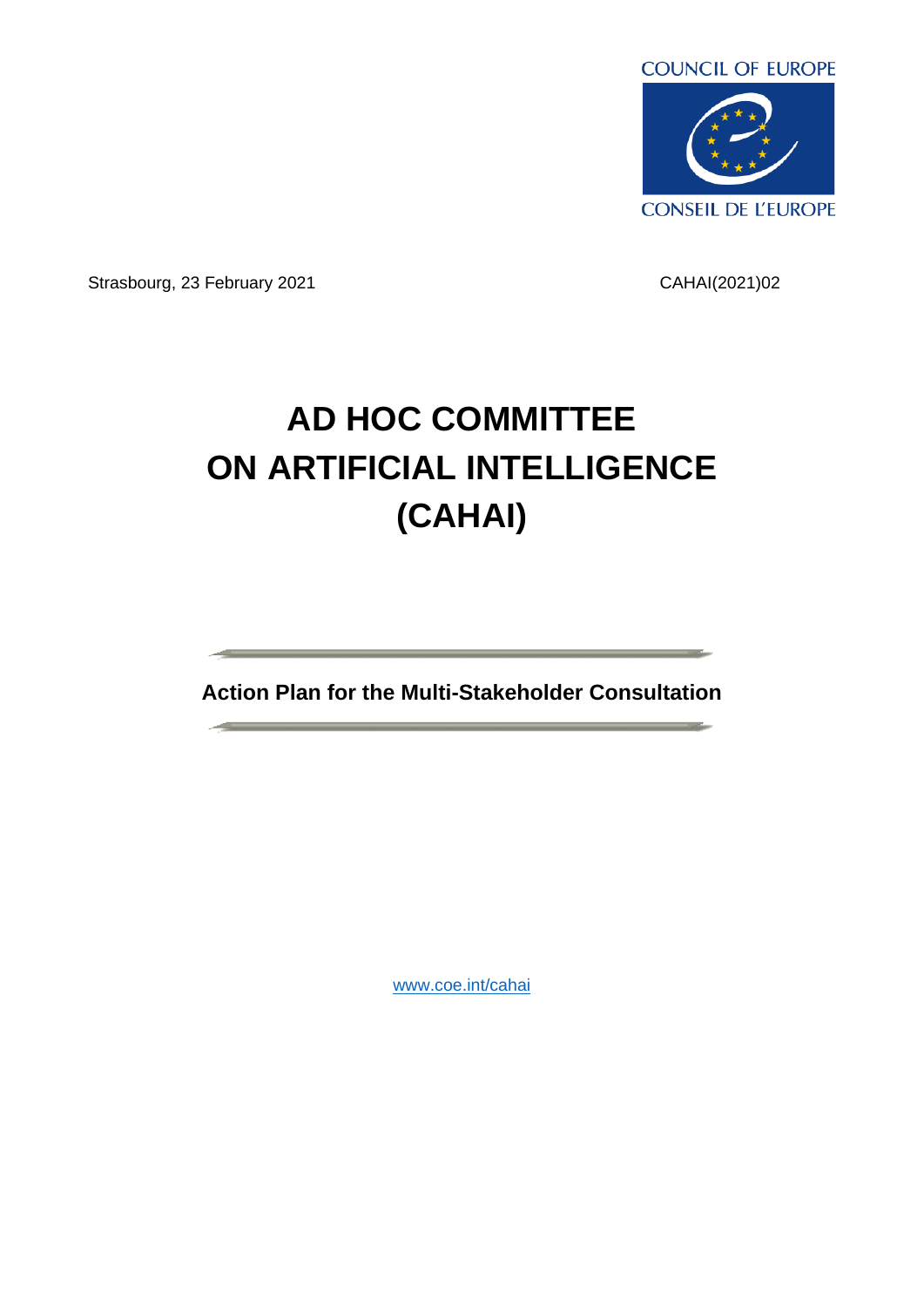# **Action Plan for the multi-stakeholder consultation**

# Discussion paper prepared by the CAHAI Secretariat based on the indications provided by the CAHAI Bureau, the Co-Chairs of the CAHAI-PDG and of the CAHAI-COG

# **Summary**

This paper makes a number of proposals on the multi-stakeholder consultation, on the basis of previous discussions and decisions by the CAHAI and the orientations provided by the CAHAI Bureau. It recalls the background for the multi-stakeholder consultation and makes a number of proposals as regards the objectives, the calendar, the target groups, the questions to be put under consultation, the format, the methodology and the outputs of the consultation.

# **Objective**

CAHAI delegations are invited to review the proposals set out in this paper, and subject to any further additional comments and changes, approve this paper.

# **I. Background**

- 1. At its first plenary meeting (18-20 November 2019), the CAHAI held a first exchange of views on the conduct of multi-stakeholder consultations and agreed on the general principles that apply to interactions with relevant actors<sup>1</sup>.
- 2. At its second plenary meeting (6-8 July 2020), the CAHAI agreed to entrust the CAHAI Consultations and Outreach Group (CAHAI-COG) with preparatory work on the multi-stakeholder consultation<sup>2</sup> , in particular on the following aspects:
	- a. Conduct a stakeholder analysis and mapping;
	- b. Develop the modalities and templates for in-country consultations organised by member states;
	- c. Develop the calendar of thematic consultations of different stakeholders and other events, based on available financial resources;
	- d. Develop an initial consultative document which confirms details of the processes to be followed (and a dedicated CAHAI webpage which will be regularly updated).
- 3. The CAHAI-COG held two meetings in 2020, the first one on 5-6 October 2020 and the second on 5-6 November 2020, which led to the preparation of two deliverables: a CAHAI-COG [Draft](https://rm.coe.int/cahai-cog-2020-04-eng-cog-progress-report-/1680a0b0d0)  [Progress Report](https://rm.coe.int/cahai-cog-2020-04-eng-cog-progress-report-/1680a0b0d0) and the [Draft Guidelines to States on national consultations](https://rm.coe.int/cahai-cog-2020-05-eng-annex-d-cog-guidelines-to-states-/1680a0b0d1).
- 4. At its third plenary meeting (15-17 December 2020) the CAHAI thanked the Co-Chairs of the CAHAI-COG and its members for their comprehensive preparatory work for the multi-stakeholder consultation and held an exchange of views on the documents presented by the CAHAI-COG. It decided that an extra meeting of the CAHAI would be organised to discuss more thoroughly the different issues related to the multi-stakeholder consultation in February 2021.
- 5. The Committee agreed on the need to ensure a close coordination among the different CAHAI Working Groups in the framework of the multi-stakeholder consultation and entrusted the Bureau to ensure such coordination. The finalisation of the documents prepared by the CAHAI-COG would be coordinated by the Bureau with input from the three Working Groups.

<sup>1</sup>For further information, see [CAHAI\(2019\)04](https://rm.coe.int/cahai-2019-04-methods-en/168098cd68)

<sup>2</sup>For further information, see [CAHAI\(2020\)03-rev1](https://rm.coe.int/cahai-2020-03rev1-en-prov/16809eedce)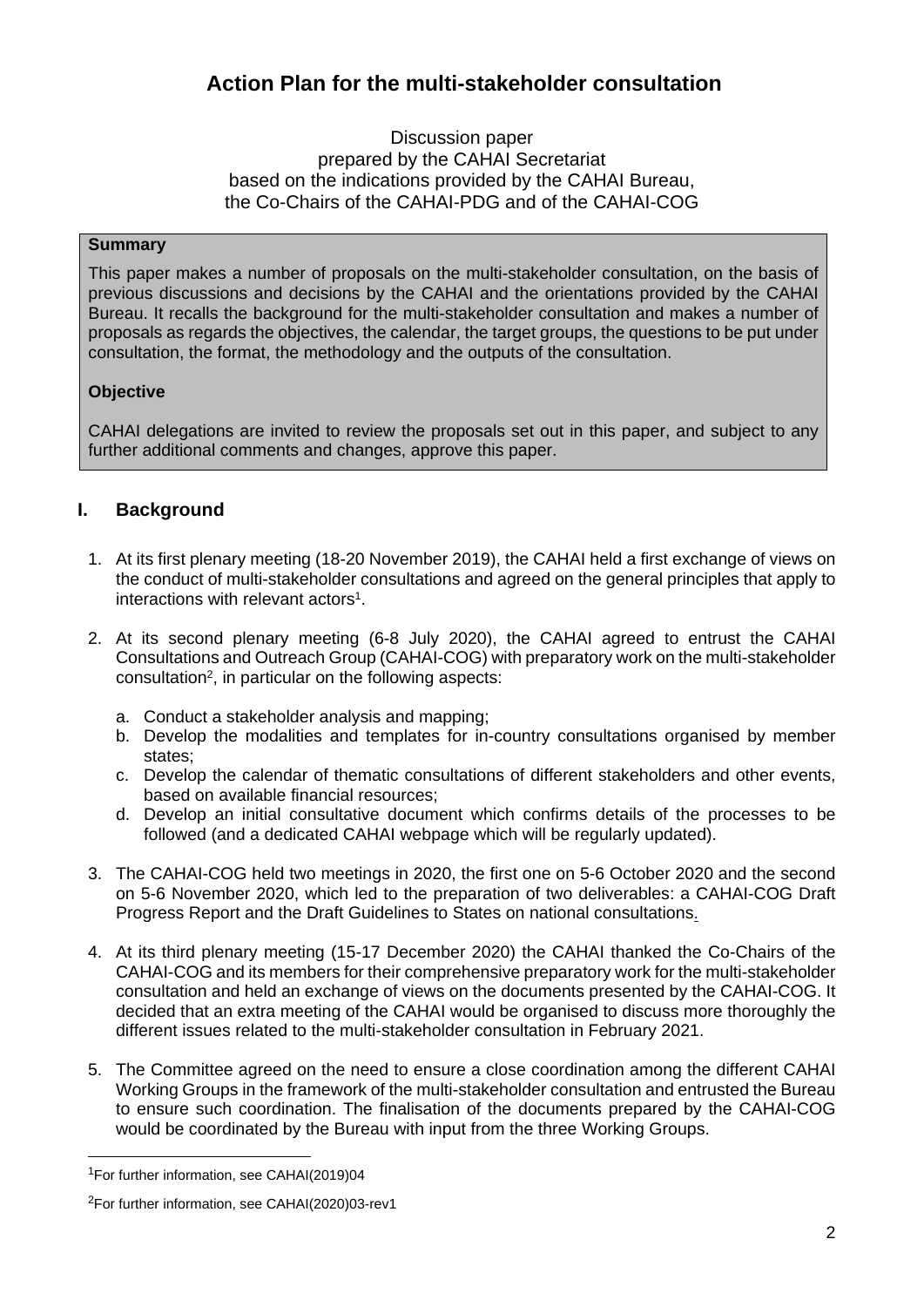- 6. On 15 January 2021<sup>3</sup> , the Bureau of the CAHAI discussed important aspects of the consultation such as its objectives, the calendar, the target groups, the questions to be put under consultation, the format and the methodology of the consultation as well as its final deliverables.
- 7. The proposals below are based on the indications provided by the Bureau, with inputs from the Co-Chairs of the CAHAI Policy Development Group (CAHAI-PDG) and the Co-Chairs of the CAHAI-COG.

# **II. The multi-stakeholder consultation**

# *Objectives*

8. The consultation is aimed at feeding the work of the CAHAI-LFG on the preparation of the main elements of a binding legal instrument, by providing the respondents' feedback on key elements of the draft feasibility study as well as on regulatory choices that CAHAI-LFG might come across as part of its work.

# *Calendar*

9. The overall timeframe for the consultation would be between March and the end of April. Once all the technical arrangements for the launching of the consultation are completed on the secretariat's side, the consultation would be announced with one week's notice through CoE/CAHAI media channels and take place for at least one month until the end of April. This would allow the collection and analysis of the replies received, as well as the preparation of a compilation of the replies received and a report for the consultation. This report will be prepared by the secretariat and reviewed by the CAHAI-COG to make sure that the report accurately reflects the information gathered in the framework of the consultation during its third meeting, and then presented to the fifth plenary meeting of the CAHAI on 5-7 July 2021.

# *Target groups*

- 10. It should be recalled that the CAHAI has by itself a multi-stakeholder composition, involving member and observer States, representatives of different committees, bodies and instances for the Council of Europe, and representatives from civil society, the private sector and the scientific community amongst others, which would be naturally part of the multi-stakeholder consultation.
- 11. However, there is agreement within the CAHAI-COG and the Bureau that the approach should be broader. The CAHAI-COG, in the above-mentioned Draft Progress Report, made a detailed mapping of the stakeholders which would have to be addressed by the consultation, by explaining, in section 2.1, the rationale of their involvement. The stakeholders, whose list is included as Appendix II to the report, will be specifically contacted by the secretariat and invited to reply to the questionnaire.
- 12. In addition, both the CAHAI-COG Co-Chairs and the Bureau have agreed that the consultation should be as inclusive as possible and that for this reason, an international open online consultation based on a one-size-fits-all question-based survey, would be the best way forward.
- 13. As regards respondents, institutional affiliation will be the key requirement to participate in the survey. The respondent is expected to provide the name of the institution to which s/he belongs (i.e. state entities, NGOs, businesses, academic institutions). Contributions could be sent by individual persons, as long as they are part of such an entity as described above. (e.g. an academic that is working for a university, or an expert that is working for a public entity).
- 14. As regards national consultations, the Bureau agreed that they should be encouraged, and that

 $3$ For further information, see the report of the  $5<sup>th</sup>$  [CAHAI Bureau meeting.](https://rm.coe.int/cahai-bu-2021-rep1-abridged-report-5th-bureau-meeting/1680a147bd)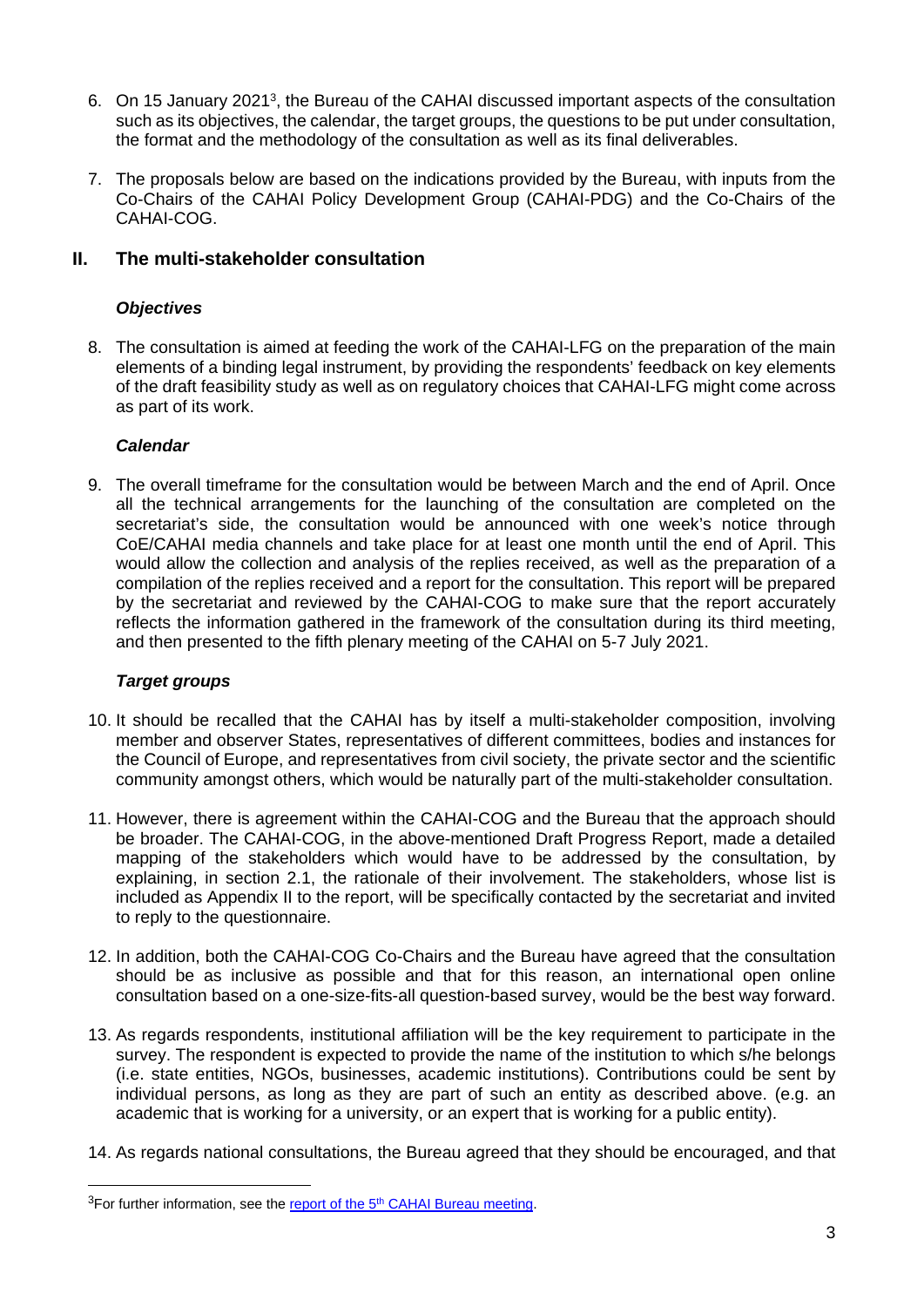member States would be invited to raise awareness as regards the consultations. Although the survey would be available in English and in French, each State could translate it in its national language. It would be up to the States to decide whether to organise national consultations or not. The findings of any national consultations would be communicated to the CAHAI and published on the main page of the consultation, in addition to the deliverables of the international consultation.

# *Questions to be put under consultation*

- 15. In line with the decision taken by the CAHAI at its third plenary meeting concerning working methods, the CAHAI-PDG was in charge of elaborating the questionnaire for consultation. The questions to be included were discussed first at the CAHAI-PDG meeting of 21-22 January 2021. The discussions highlighted the necessity to use a mixed form of possible questions, using both closed questions, open questions, multiple choice questions and a Likert-type scale in order to reflect any nuances in the answers and allow for comparison of the different priorities of the respondents. The overall number of questions should nonetheless be limited so as to avoid that filling in the question becomes too long.
- 16. Questions with an obvious yes or no answer that bring no obvious input to the consultation should be avoided. Also, open questions should be well-framed and only asked at the right moment with the length of the reply being limited, otherwise the replies could be difficult to process. Furthermore, added to questions should be a possibility to say 'no opinion/don't know'.
- 17. The revised questionnaire includes 50 questions, requiring approximately 60 75 minutes for completion, appears as Appendix I to this report.
- 18. The general language of the consultations should be the working languages of the Council of Europe (EN&FR). Should the States wish to conduct the consultations in national languages, the final outcomes of the consultation process shall be translated and provided to the CAHAI in working languages for publication on the CAHAI website alongside other contributions. This should not be too cumbersome considering that many questions are closed questions.

# *Format, methodology and final deliverables*

- 19. The Bureau agreed that applying a single methodology for consultation (open survey) with a limited set of questions as described above would be the best way forward, in the light of the expected outputs and timelines for the consultation. A single methodology would also facilitate the analysis and a comparable treatment of the responses received.
- 20. The survey will be hosted on a dedicated website as part of the CAHAI's website. Transparency should be ensured, and all the responses received should be published on this website.
- 21. The CAHAI-PDG also agreed on the need to make available a short methodological note for the reader so as to explain the purpose of the consultation, how it fits in with the work of the CAHAI and how replies will be processed.
- 22. At the end of the consultation, two deliverables will be made available to the CAHAI: i) a compilation of the replies received to the online consultation, on the understanding that this should be done in a neutral and non-biased way, without ignoring or silencing any contribution received; and ii) a final report summarising the main findings of the consultation, which will be reviewed by the CAHAI-COG and transmitted to the plenary.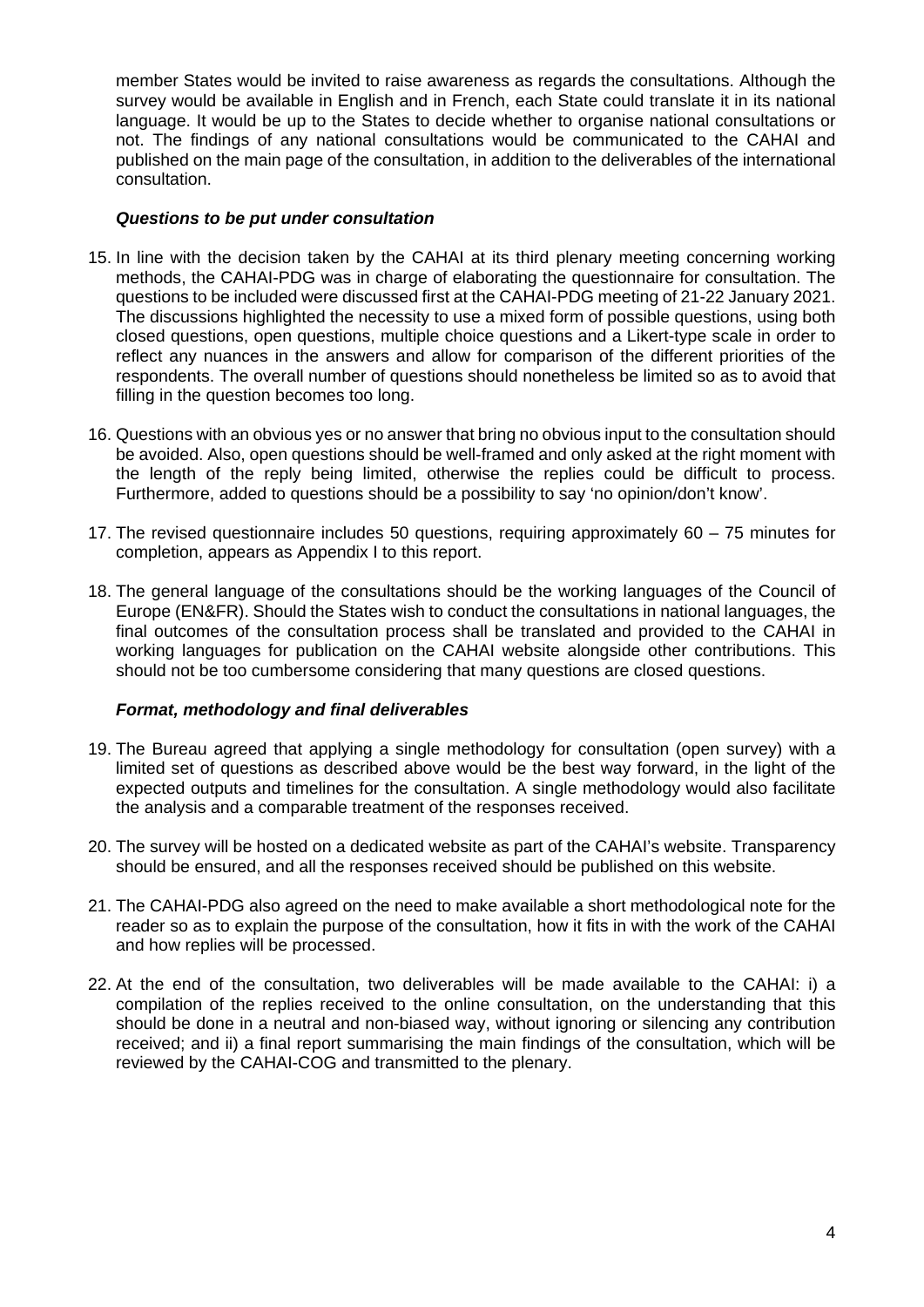#### **APPENDIX I. Draft questionnaire for the multi-stakeholder consultation**

#### **Disclaimer on data protection**

*Personal data collected with this questionnaire are managed in accordance with the Secretary General's Regulation of 17 April 1989 instituting a system of data protection for personal data files at the Council of Europe and the DGA/DIT(2013)02 Data and Information Management Policy of the Council of Europe.*

*I, in my capacity as the contact person for replies provided by my delegation, understand that any data, information or assessment, including personal data or confidential information, that I supply to the above survey will be exclusively used by the Council of Europe in the framework of the work undertaken by the CAHAI. I agree to this use being made of any information provided. I understand that, the original replies provided, containing the above personal data, would be deleted by the CAHAI secretariat by [DATE] at the latest.* 

*I formally consent to the use of my personal data and of any other information I supplied as described above. If I submit personal data or confidential information of another person, I confirm that I have obtained the authorisation to do so from that person.* 

*For any request relating to the exercise of your right to the protection of personal data, please contact [dpo@coe.int](mailto:dpo@coe.int).* 

*For any issues, please contact [secretariat.cahai@coe.int](mailto:secretariat.cahai@coe.int)*

#### **1. Pre-screening question of the survey:**

- Your state
- Institution: Name of the institution/body/company
- Personal capacity: Your socio-professional category (using an existing list)
- Your stakeholder groups (choice amongst government & public administration/ private business sector/ civil society/ academic and scientific community / internet technical community)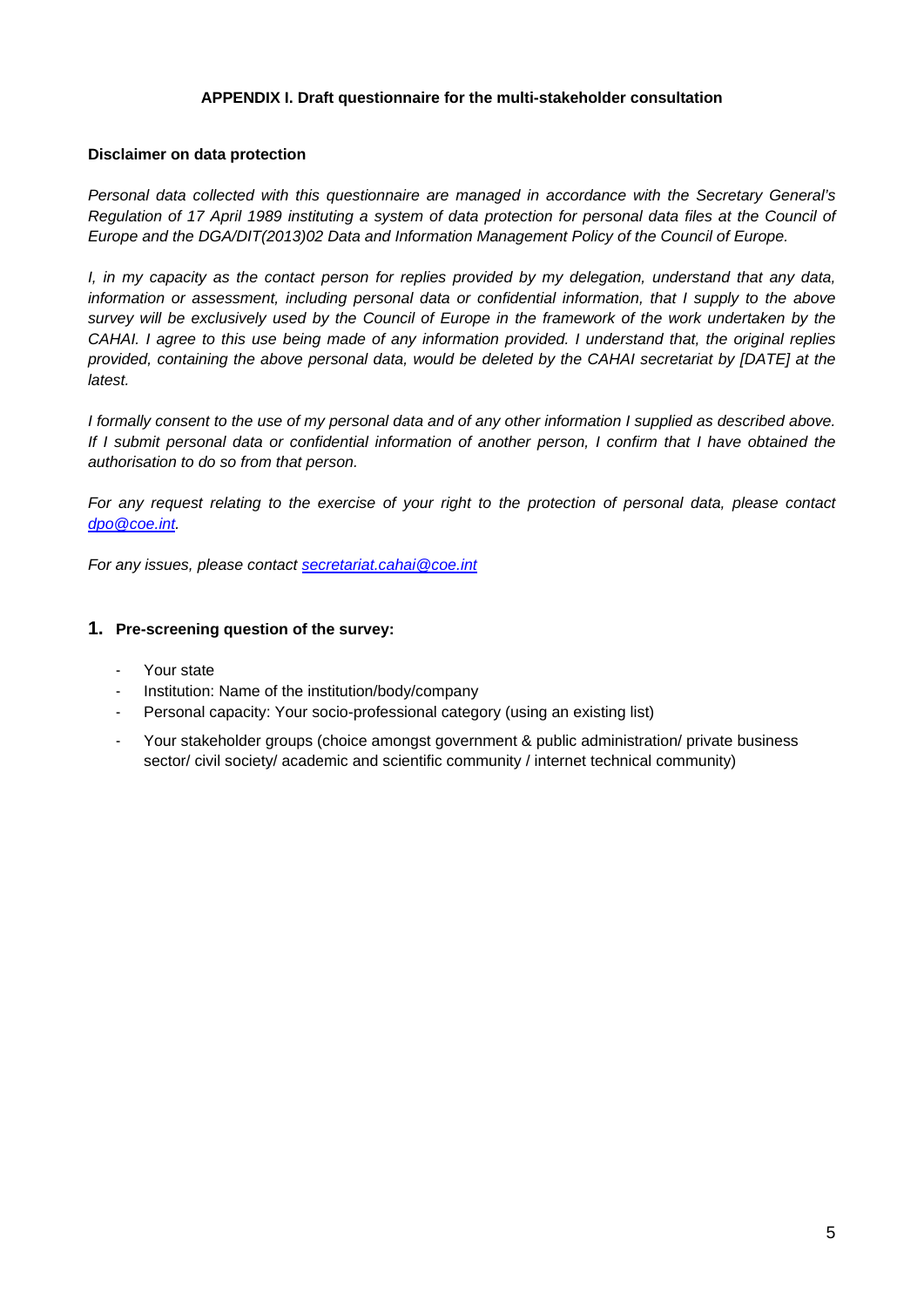## **Section 1: Definition of AI Systems**

- **2.** In view of the elaboration of a legal framework on the design, development and application of AI, based on the standards of the Council of Europe on human rights, democracy and the rule of law, what kind of definition of artificial intelligence (AI) should be considered by the CAHAI (select one):
	- o No definition, with a legal instrument focused on the effect of AI systems on human rights, democracy and the rule of law.
	- o A technologically-neutral and simplified definition, such as "a set of sciences, theories and techniques whose purpose is to reproduce by a machine the cognitive abilities of a human being"<sup>4</sup>.
	- o A definition focusing on machine learning systems.
	- o A definition focusing on automated decision-making.
	- o Other (Please explain below)

#### Limited characters

- o No opinion
- **3.** What are the reasons for your preference?

#### Limited characters

#### **Section 2: Opportunities and Risks arising from AI Systems**

#### **Opportunities arising from AI systems**

- **4.** Please select the areas in which AI systems offer the most promising opportunities for the protection of human rights, democracy and the rule of law (select 3 maximum):
	- □ Banking, finance and insurance
	- □ Justice
	- □ Law enforcement
	- □ Customs and border control
	- Welfare
	- □ Education
	- □ Healthcare
	- □ Environment and climate
	- Election monitoring
	- □ National security and counter-terrorism
	- D Public administration
	- Employment
	- □ Social networks/media, internet intermediaries
	- $\Box$  Other (which areas and why)
		- | Limited characters
	- $\Box$  No opinion

<sup>&</sup>lt;sup>4</sup> See the CAHAI feasibility study, §5.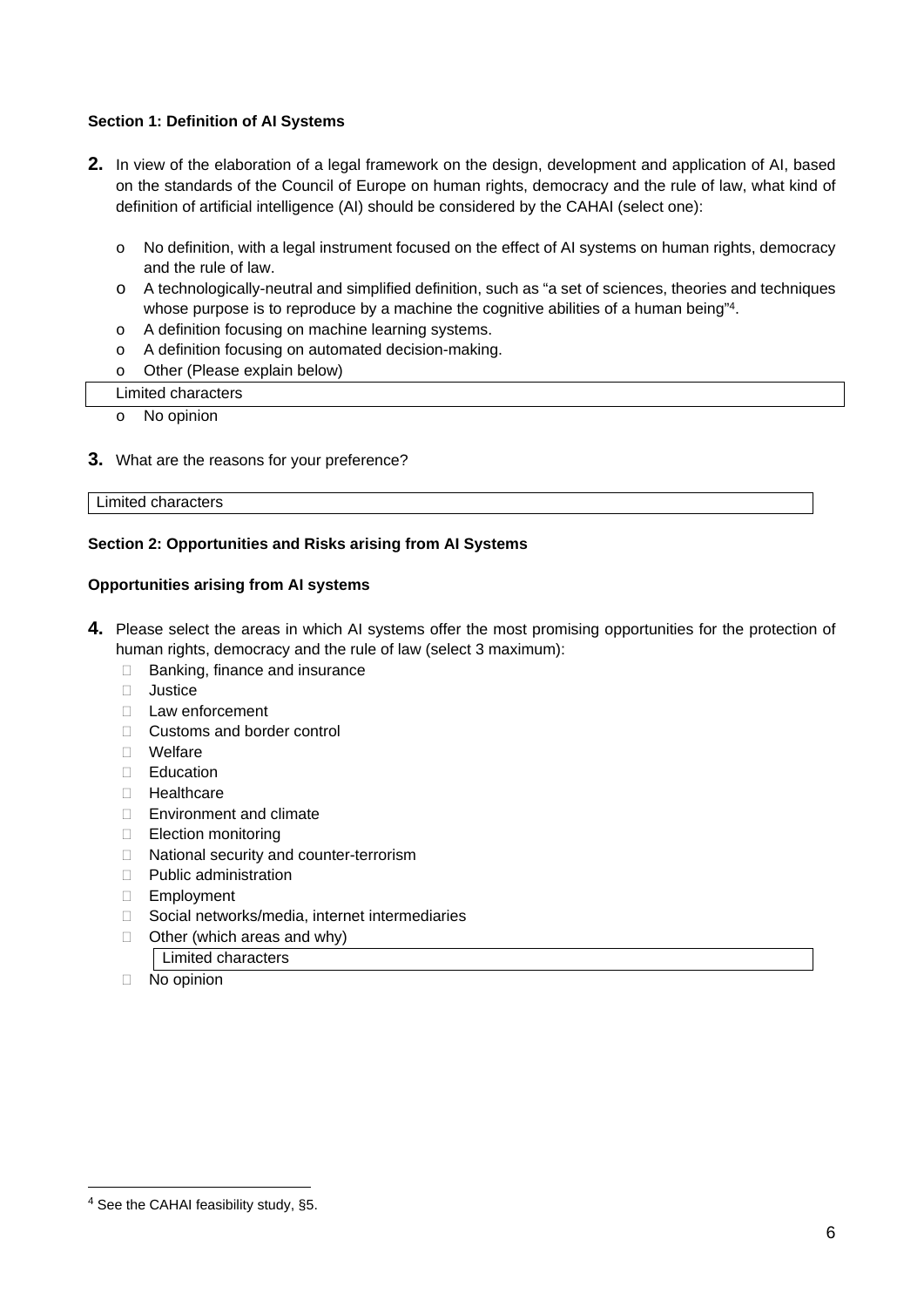- **5.** Please indicate which of the following AI system applications in your view have the greatest potential to enhance/protect human rights, democracy and the rule of law? (select 5 maximum):
	- □ Facial recognition supporting law enforcement
	- $\Box$  Emotional analysis in the workplace to measure employees' level of engagement
	- □ Smart personal assistants (connected devices)
	- $\Box$  Scoring of individuals by public and private entities
	- $\Box$  Medical applications for faster and more accurate diagnoses
	- $\Box$  Automated fraud detection (banking, insurance)
	- $\Box$  AI applications to predict the possible evolution of climate change and/or natural disasters;
	- $\Box$  AI applications for personalised media content (recommender systems)
	- $\Box$  Deep fakes and cheap fakes
	- □ Recruiting software/ AI applications used for assessing work performance
	- $\Box$  AI applications to prevent the commission of a criminal offence (e.g. anti-money laundry AI applications)
	- $\Box$  AI applications aimed at predicting recidivism
	- $\Box$  AI applications providing support to the healthcare system (triage, treatment delivery)
	- $\Box$  AI applications determining the allocation of educational services
	- $\Box$  AI applications determining the allocation of social services
	- $\Box$  AI applications in the field of banking and insurance
	- $\Box$  AI applications to promote gender equality (e.g. analytical tools)
	- $\Box$  AI applications used for analysing the performance of pupils/students in educational institutions such as schools and universities

## **6.** Please briefly explain how such applications would benefit human rights, democracy and the rule of law. Limited characters

#### **7.** What other applications might contribute significantly to strengthening human rights, democracy and the rule of law?

**Limited characters** 

#### **Impact on human rights, democracy and the rule of law**

- **8.** Please select the areas in which the deployment of AI systems poses the highest risk of violating human rights, democracy and the rule of law (select 3 maximum)
	- $\Box$  Banking, finance and insurance
	- □ Justice
	- □ Law enforcement
	- □ Customs and border control
	- Welfare
	- □ Education
	- □ Healthcare
	- □ Environment and climate
	- □ Election monitoring
	- □ National security and counter-terrorism
	- D Public administration
	- Employment
	- Social networks/media, internet intermediaries
	- D Other

Limited characters

 $\Box$  No opinion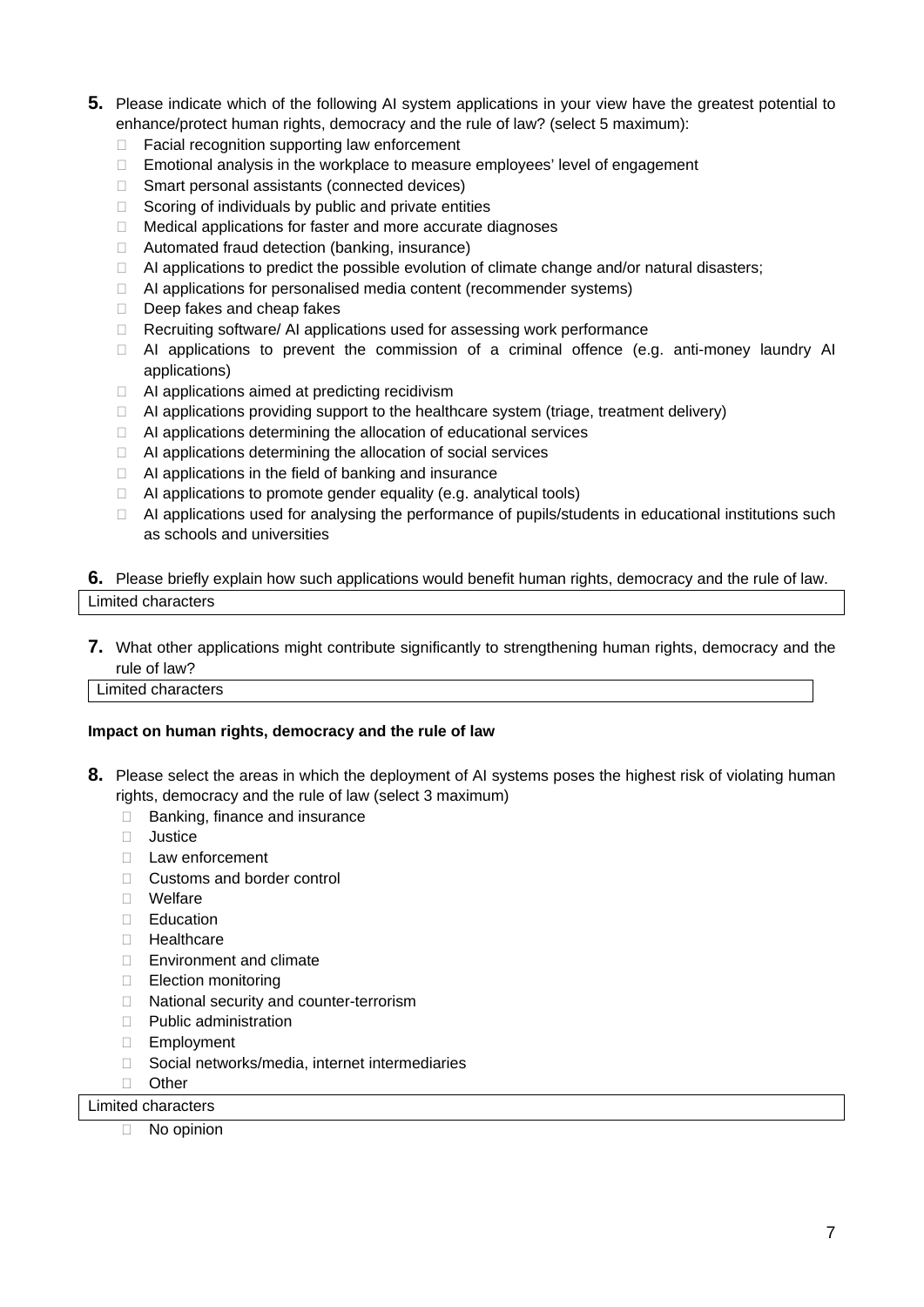# **9.** Please briefly explain how such applications might violate human rights, democracy and the rule of law. Limited characters

- **10.**Please indicate the types of AI systems that represent the greatest risk to human rights, democracy and the rule of law (select 5 maximum):
	- $\Box$  Facial recognition supporting law enforcement
	- $\Box$  Emotional analysis in the workplace to measure employees' level of engagement
	- $\Box$  Smart personal assistants (connected devices)
	- $\Box$  Scoring / scoring of individuals by public entities
	- □ Medical applications for faster and more accurate diagnoses
	- $\Box$  Automated fraud detection (banking, insurance)
	- $\Box$  AI applications to predict the possible evolution of climate change and/or natural disasters;
	- $\Box$  AI applications for personalised media content (recommender systems)
	- $\Box$  Deep fakes and cheap fakes
	- $\Box$  Recruiting software/ AI applications used for assessing work performance
	- $\Box$  AI applications to prevent the commission of a criminal offence
	- $\Box$  AI applications aimed at predicting recidivism
	- $\Box$  AI applications providing support to the healthcare system (triage, treatment delivery)
	- $\Box$  AI applications determining the allocation of educational services
	- $\Box$  AI applications determining the allocation of social services
	- $\Box$  AI applications in the field of banking and insurance
	- $\Box$  AI applications to promote gender equality (e.g. analytical tools)
	- $\Box$  AI applications used for analysing the performance of pupils/students in educational institutions such as schools and universities

**11.**Please briefly explain how such applications might violate human rights, democracy and the rule of law. Limited characters

## **12.**What other applications might represent a significant risk to human rights, democracy and the rule of law? Limited characters

- **13.**In your opinion, should the development, deployment and use of AI systems that have been proven to violate human rights or undermine democracy or the rule of law be:
	- o Banned
	- o Not banned
	- o Other

|  |  | Limited characters |
|--|--|--------------------|
|--|--|--------------------|

- o No opinion
- **14.**In your opinion, should the development, deployment and use of AI systems that pose *high risks<sup>5</sup> with high probability<sup>6</sup>* to human rights, democracy and the rule of law be:
	- ?
- **o** Banned
- **o** Subject to moratorium
- **o** Regulated (binding law)
- **o** Self-regulated (ethics guidelines, voluntary certification)
- **o** None of the above
- **o** No opinion

*<sup>5</sup>*high negative impact on human rights, democracy and rule of law *<sup>6</sup>*high probability of occurrence of these risks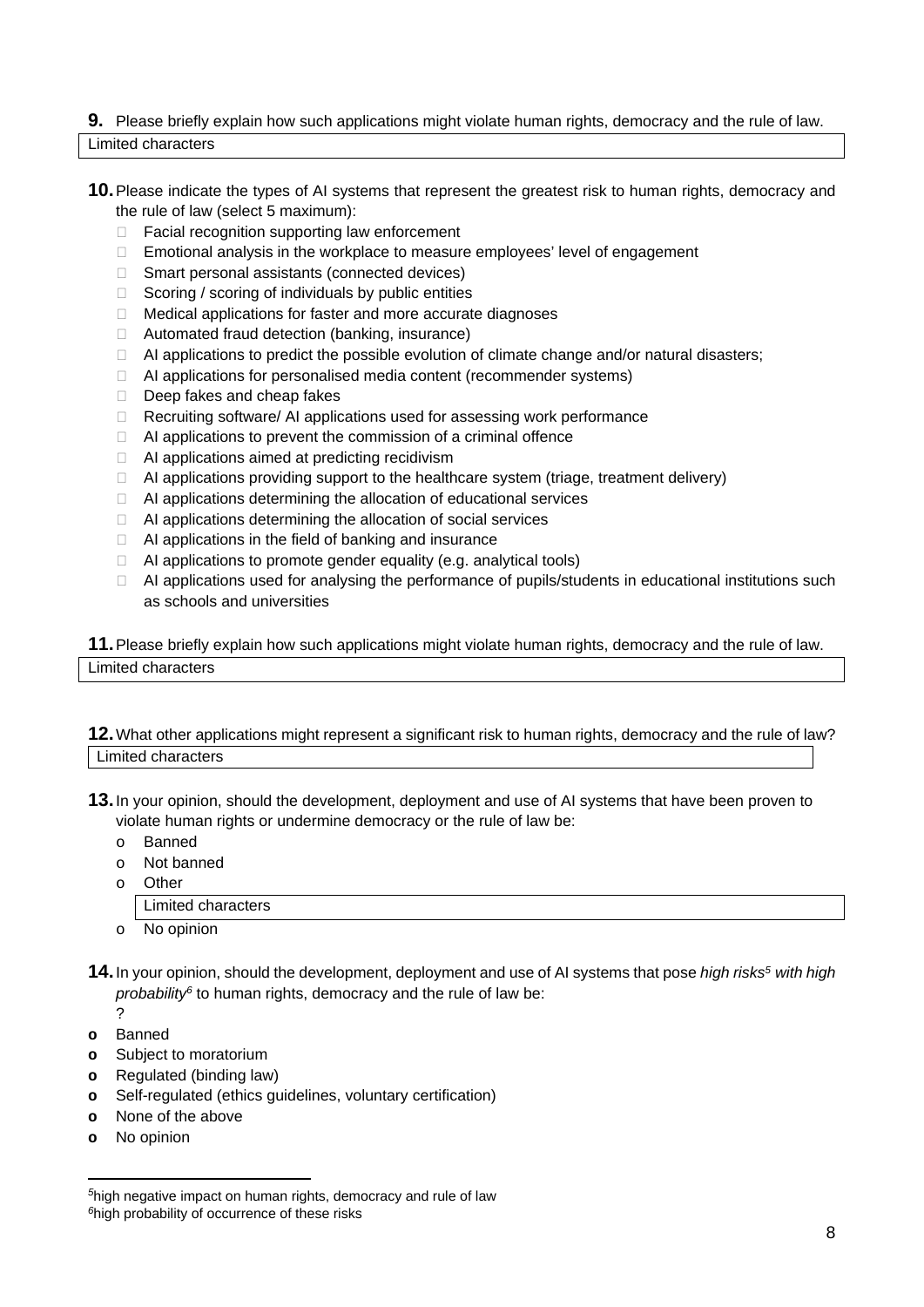- **15.**In your opinion, should the development, deployment and use of AI systems that pose *low risks<sup>7</sup> with high probability<sup>8</sup>* to human rights, democracy and the rule of law be:
- **o** Banned.
- **o** Subject to moratorium.
- **o** Regulated (binding law)
- **o** Self-regulated (ethics guidelines, voluntary certification)
- **o** None of the above
- **o** No opinion
- **16.**In your opinion, should the development, deployment and use of AI systems that pose *high risks<sup>9</sup> with low probability<sup>10</sup>* to human rights, democracy and the rule of law be:
- **o** Banned
- **o** Subject to moratorium
- **o** Regulated (binding law)
- **o** Self-regulated (ethics guidelines, voluntary certification).
- **o** None of the above
- **o** No opinion
- **17.** What are the most important legal principles, rights and interests that need to be addressed and therefore justify regulating the development, deployment and use of AI systems? (select 5 maximum):
	- □ Respect for human dignity
	- D Political pluralism
	- **Equality**
	- □ Social security
	- $\Box$  Freedom of expression, assembly and association
	- Non-discrimination
	- □ Privacy and data protection
	- □ Personal integrity
	- $\Box$  Legal certainty
	- □ Transparency
	- Explainability
	- $\Box$  Possibility to challenge a decision made by an AI system and access to an effective remedy
- **18.**In your opinion, in what sectors/areas is a binding legal instrument needed to protect human rights, democracy and the rule of law? (select 3 maximum)?
	- □ Banking, finance and insurance
	- **D** Justice
	- $\Box$  Law enforcement
	- □ Customs and border control
	- Welfare
	- □ Education
	- **Healthcare**
	- □ Social networks/media, internet intermediaries
	- □ Environment and climate
	- □ Election monitoring
	- $\Box$  Public administration
	- Employment
	- No opinion
	- D Other
		- **Limited characters**

# **Section 3: Potential Gaps in Existing Binding Legal Instruments Applicable to AI**

*<sup>10</sup>* Low probability of occurrence of these risks

*<sup>7</sup>* Low negative impact on human rights, democracy and rule of law

*<sup>8</sup>* high probability of occurrence of these risks

*<sup>9</sup>* high negative impact on human rights, democracy and rule of law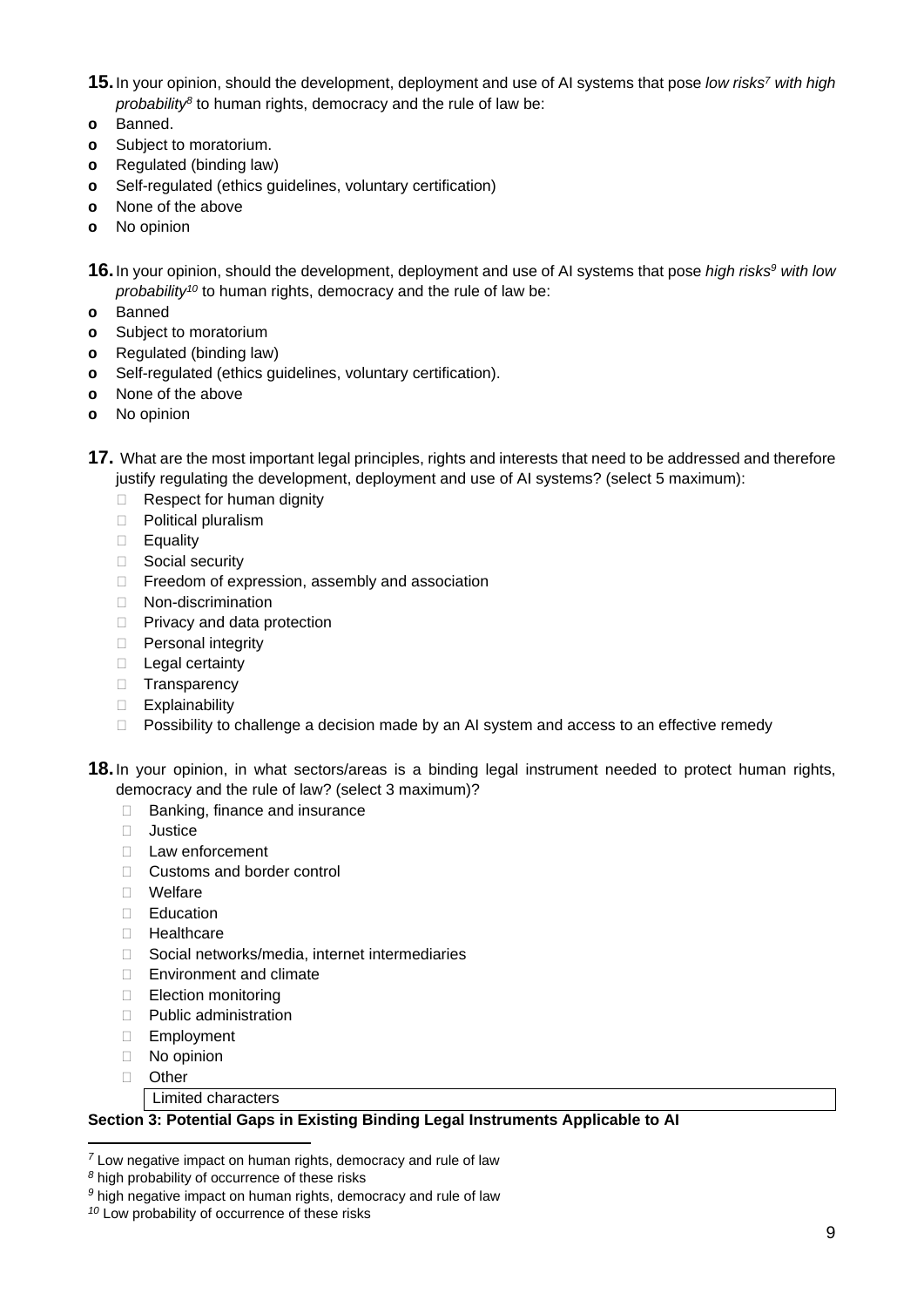In the following section, please indicate to what extent you agree or disagree with the following statements or if you have no opinion on a given issue.

**19.**Self-regulation by companies is more efficient than government regulation to prevent and mitigate the risk of violations of human rights, democracy and the rule of law.

| completely<br>disagree | rather<br>disagree | Indifferent | rather agree | fully agree | No<br>opinion |
|------------------------|--------------------|-------------|--------------|-------------|---------------|
|------------------------|--------------------|-------------|--------------|-------------|---------------|

**20.** Self-regulation by companies is sufficient to prevent and mitigate the risk of violations of human rights, democracy and the rule of law

|            |          |             |              |             | No      |
|------------|----------|-------------|--------------|-------------|---------|
| completely | rather   | Indifferent | rather agree | fully agree | opinion |
| disagree   | disagree |             |              |             |         |

**21.**Which of the following instruments of self-regulation do you consider to be the most efficient?

- **o** Ethics guidelines
- **o** Voluntary certification
- **o** Other

Limited characters

**o** No opinion

**22.**Existing international, regional and/or national binding and/or non-binding legal instruments are sufficient to regulate AI systems in order to ensure the protection of human rights, democracy and the rule of law.

| completely | rather   | Indifferent | rather agree | fully agree | No<br>opinion |
|------------|----------|-------------|--------------|-------------|---------------|
| disagree   | disagree |             |              |             |               |

**23.** If you responded agree/fully agree to the previous question, please provide examples of existing international, regional and/or national (binding and/or non-binding) instruments that in your view are effective in guiding and regulating the design, development and use of AI systems to ensure compatibility with the standards for human rights, democracy and the rule of law:

- **24.**If you responded disagree/completely disagree to question 23, please indicate why existing international, regional and/or national (binding and/or non-binding) legal instruments are not sufficient to regulate AI systems (select all you agree with):
	- $\Box$  There are too many and they are difficult to interpret and apply in the context of AI.
	- $\Box$  They provide a basis but fail to provide an effective substantive protection of human rights, democracy and the rule of law against the risks posed by AI systems.
	- $\Box$  They lack specific principles for the design, development and application of AI systems.
	- $\Box$  They do not provide enough guidance to the designers, developers and deployers of AI systems.
	- □ They do not provide for specific rights (e.g. transparency requirements, redress mechanisms) for persons affected by AI.
	- $\Box$  They create barriers to the design, development and application of AI systems.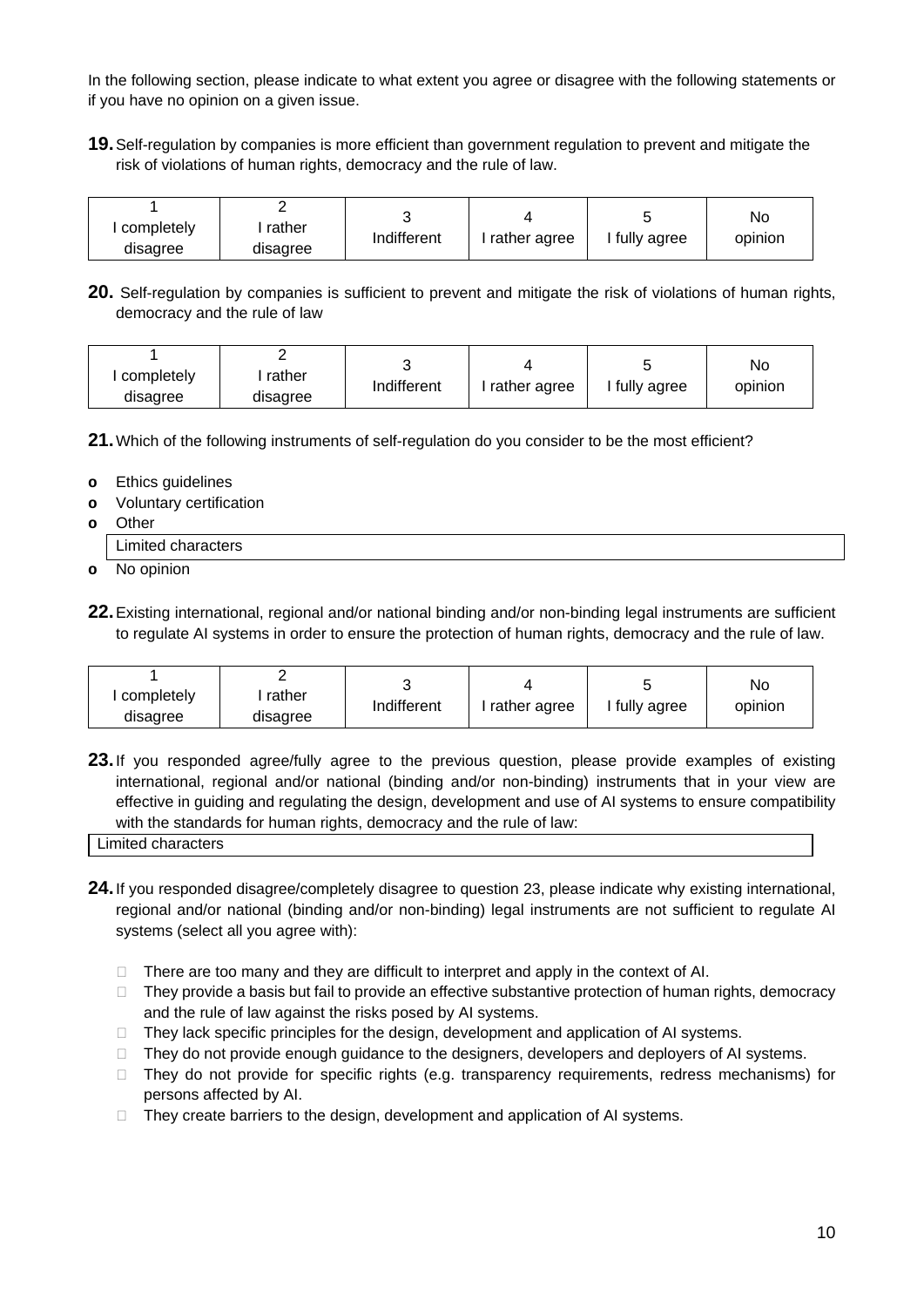## **25.**Please indicate other *specific* legal gaps that in your view need to be addressed at the level of the **Council of Europe**

Limited characters

## **Section 4: Elements of a Legal Framework on AI Systems**

In relation to some AI systems, we can reasonably foresee a significant risk to human rights, democracy and the rule of law. Bearing this in mind, in the following section, please indicate to what extent you agree or disagree with the following statements or if you have no opinion on a given issue.

**26.**Individuals should always be informed when they interact with an AI system in any circumstances.

| completely | rather   | Indifferent | rather agree | ' fully agree | No<br>opinion |
|------------|----------|-------------|--------------|---------------|---------------|
| disagree   | disagree |             |              |               |               |

**27.**Individuals should always be informed when a decision which affects them personally is made by an AI system.

|            |          |             |              |             | No      |
|------------|----------|-------------|--------------|-------------|---------|
| completely | rather   | Indifferent |              | fully agree |         |
| disagree   | disagree |             | rather agree |             | opinion |

**28.**Individuals should always be informed when an AI system is used in a decision-making process which affects them personally.

| completely | rather   |             |              | fully agree | No      |
|------------|----------|-------------|--------------|-------------|---------|
| disagree   | disagree | Indifferent | rather agree |             | opinion |

**29.**Individuals should have a right to a meaningful explanation of algorithmic based decisions, in particular how the algorithm reached its output.

|            |          |             |              |             | No      |
|------------|----------|-------------|--------------|-------------|---------|
| completely | rather   |             |              | fully agree |         |
| disagree   | disagree | Indifferent | rather agree |             | opinion |

**30.**Individuals should always have the right that any decision taken by an AI system in the framework of judicial proceedings are reviewed by a "human" judge.

| completely | rather   |             | rather agree | fully agree | No<br>opinion |
|------------|----------|-------------|--------------|-------------|---------------|
| disagree   | disagree | Indifferent |              |             |               |

**31.** Individuals should have a right to demand the review of an algorithmic based decision by a human being.

| completely<br>disagree | rather<br>disagree | Indifferent | rather agree | fully agree | No<br>opinion |
|------------------------|--------------------|-------------|--------------|-------------|---------------|
|------------------------|--------------------|-------------|--------------|-------------|---------------|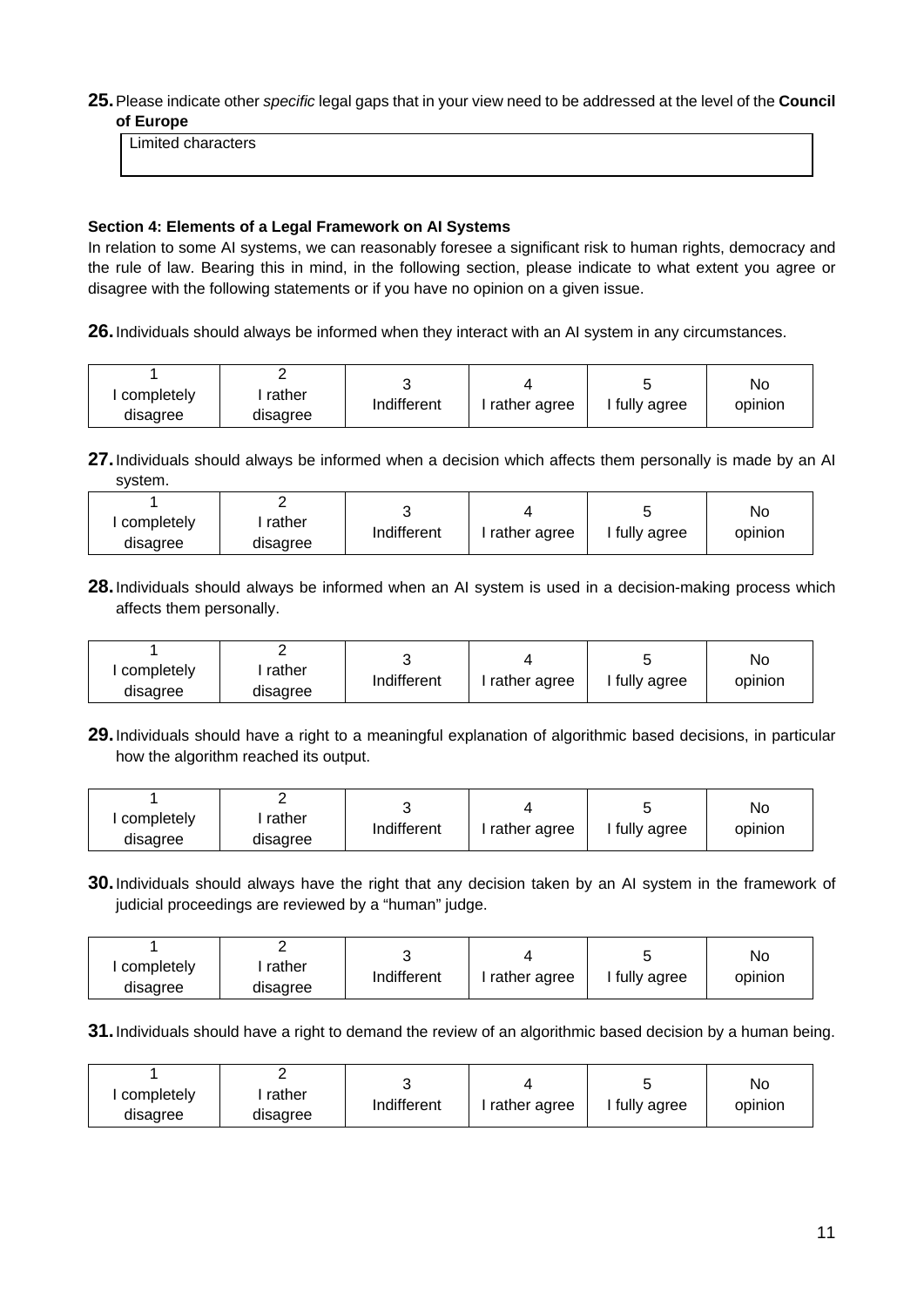**32.**There should always be a person responsible for reviewing algorithmic based decisions in the public sector and private companies.

|            |          |             |              |             | No      |
|------------|----------|-------------|--------------|-------------|---------|
| completely | rather   | Indifferent | rather agree | fully agree | opinion |
| disagree   | disagree |             |              |             |         |

**33.**Public institutions should not use AI systems to promote or discredit a particular way of life or opinion (e.g. "social scoring").

| completely<br>disagree | rather<br>disagree | Indifferent | rather agree | fully agree | No<br>opinion |
|------------------------|--------------------|-------------|--------------|-------------|---------------|
|                        |                    |             |              |             |               |

**34.**States should be obliged to design, develop and apply sustainable AI systems that respect applicable environmental protection standards.

| completely | rather   | Indifferent | rather agree | fully agree | No.<br>opinion |
|------------|----------|-------------|--------------|-------------|----------------|
| disagree   | disagree |             |              |             |                |

**35.** The code behind AI systems used in the public and private sectors should always be accessible to the competent public authorities for the purposes of external audit.

| completely | rather   | Indifferent | rather agree | fully agree | No<br>opinion |
|------------|----------|-------------|--------------|-------------|---------------|
| disagree   | disagree |             |              |             |               |

**36.**There should be higher transparency standards for public entities using AI than for private entities.

| completely<br>rather<br>disagree<br>disagree | Indifferent | l rather agree | fully agree | No<br>opinion |
|----------------------------------------------|-------------|----------------|-------------|---------------|
|----------------------------------------------|-------------|----------------|-------------|---------------|

**37.**There should be higher standards for access to an effective remedy for individuals in relation to decisions informed and made by an AI system in the field of justice than in the field of consumer protection.

| completely<br>disagree | rather<br>disagree | Indifferent | rather agree | fully agree | No<br>opinion |
|------------------------|--------------------|-------------|--------------|-------------|---------------|
|------------------------|--------------------|-------------|--------------|-------------|---------------|

**38.**Member States should establish public oversight mechanisms for AI systems that may breach legally binding norms in the sphere of human rights, democracy and the rule of law.

| completely | rather   | Indifferent |              | fully agree | No      |
|------------|----------|-------------|--------------|-------------|---------|
| disagree   | disagree |             | rather agree |             | opinion |

**39.**Errors and flaws discovered in AI systems which have led or could lead to the violation of human rights, democracy and the rule of law must be reported to the competent authorities.

| completely<br>disagree | rather<br>disagree | Indifferent | rather agree | fully agree | No<br>opinion |
|------------------------|--------------------|-------------|--------------|-------------|---------------|
|------------------------|--------------------|-------------|--------------|-------------|---------------|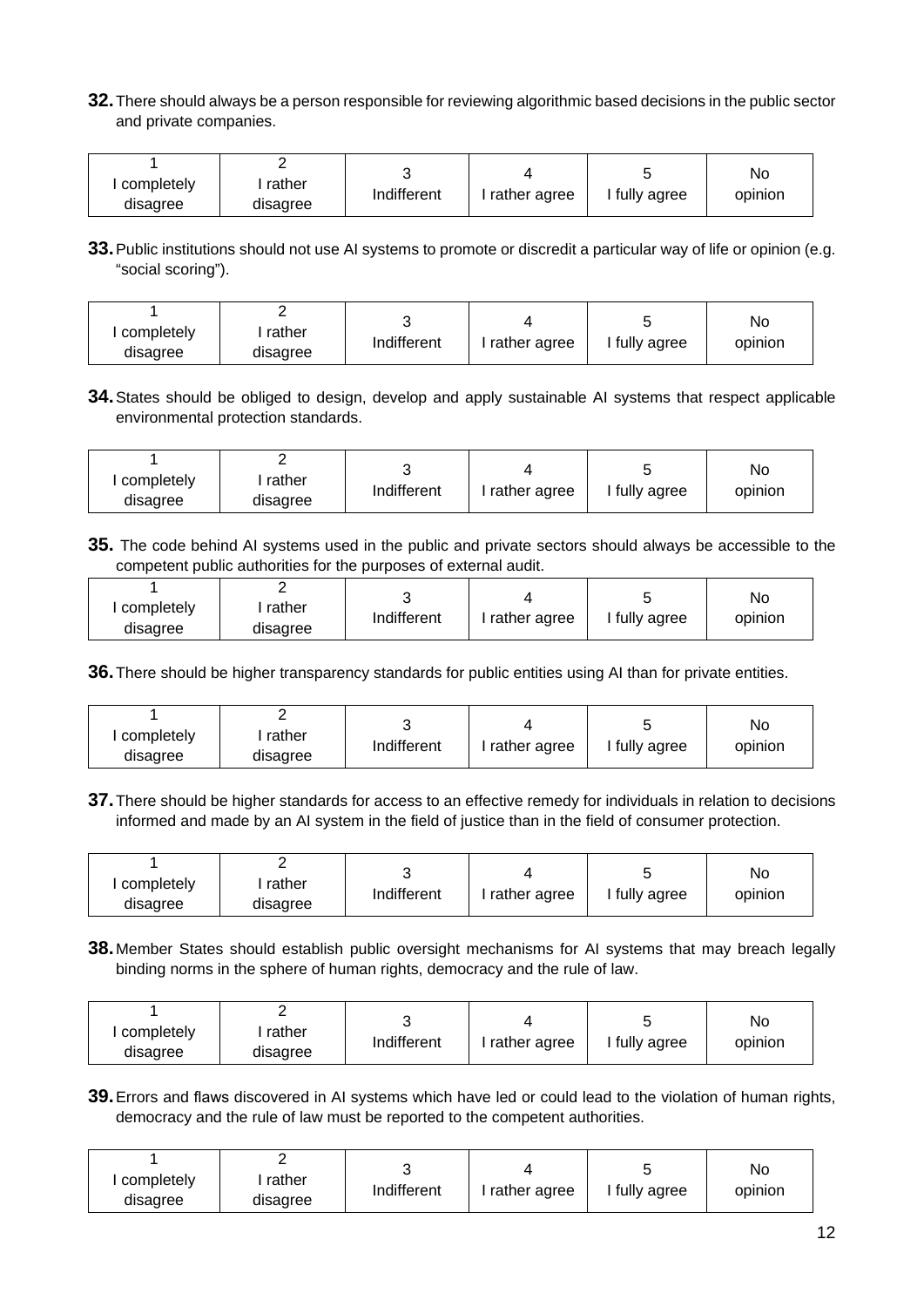**40.**The use of facial recognition in public spaces should be prohibited.

| completely<br>disagree | rather<br>disagree | Indifferent | rather agree | fully agree | No<br>opinion |
|------------------------|--------------------|-------------|--------------|-------------|---------------|
|------------------------|--------------------|-------------|--------------|-------------|---------------|

**41.**The information obtained through the use of facial recognition systems should always be reviewed by a human being before being used for purposes that have an impact on individual freedom, such as in relation to a person boarding an airplane, upon police arrest or in the framework of judicial proceedings.

| completely | rather   | Indifferent | rather agree | fully agree | No<br>opinion |
|------------|----------|-------------|--------------|-------------|---------------|
| disagree   | disagree |             |              |             |               |

**42.**The use of AI systems in democratic processes (e.g. elections) should be strictly regulated.

| completely | rather   | Indifferent |              |             | No      |
|------------|----------|-------------|--------------|-------------|---------|
| disagree   | disagree |             | rather agree | fully agree | opinion |

- **43.**Should a future legal framework at Council of Europe level include a specific liability regime in relation to AI applications?
	- o Yes
	- o No
	- o No opinion

**44.**If yes, what aspects should be covered?

| Limited characters |  |  |
|--------------------|--|--|

# **Section 5: Policies and Measures for Development**

**45.**In your opinion, how useful would the following compliance mechanisms be in preventing and mitigating the risks to human rights, democracy and the rule of law arising from the design, development and application of AI?

|                             | <b>Not</b><br>useful | 2<br>Rather<br>not<br>useful | 3<br>Indifferent | 4<br>Rather<br>useful | 5<br>Highly<br>useful | No.<br>opinion |
|-----------------------------|----------------------|------------------------------|------------------|-----------------------|-----------------------|----------------|
| Human rights, democracy and |                      |                              |                  |                       |                       |                |
| rule of law impact          |                      |                              |                  |                       |                       |                |
| assessments                 |                      |                              |                  |                       |                       |                |
| Certification and quality   |                      |                              |                  |                       |                       |                |
| labelling                   |                      |                              |                  |                       |                       |                |
| Audits and intersectional   |                      |                              |                  |                       |                       |                |
| audits <sup>11</sup>        |                      |                              |                  |                       |                       |                |
| Regulatory sandboxes        |                      |                              |                  |                       |                       |                |

<sup>11</sup> [definition]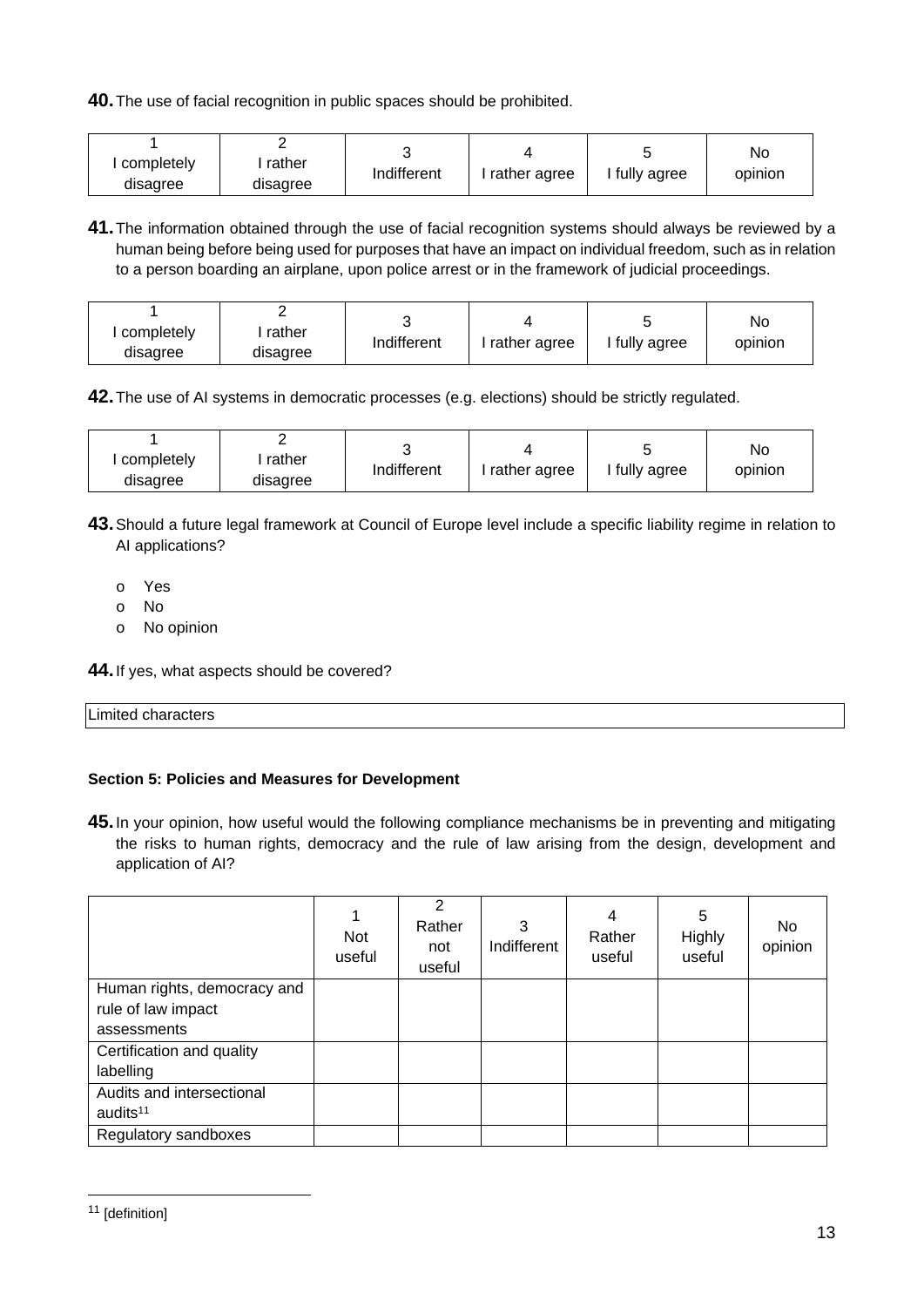| Continuous automated |  |  |  |
|----------------------|--|--|--|
| monitoring           |  |  |  |

- **46.**Please indicate what combination of mechanisms should be preferred to efficiently protect human rights, democracy and the rule of law (select 3 maximum).
	- $\Box$  Human rights, democracy and rule of law impact assessments
	- $\Box$  Certification and quality labelling
	- □ Audits and intersectional audits
	- Regulatory sandboxes
	- $\Box$  Continuous automated monitoring
	- □ Other

Limited characters

**47.**Please select which mechanism(s) should be part of either a binding instrument or a non-binding instrument to best protect human rights, democracy and the rule of law.

|                                     | <b>Binding</b> | Non-binding | No opinion |
|-------------------------------------|----------------|-------------|------------|
|                                     | instrument     | instrument  |            |
| Human rights, democracy and rule    |                |             |            |
| of law impact assessments           |                |             |            |
| Certification and quality labelling |                |             |            |
| Audits and intersectional audits    |                |             |            |
| Regulatory sandboxes                |                |             |            |
| Continuous automated monitoring     |                |             |            |
| Other                               |                |             |            |
| [limited characters]                |                |             |            |

**48.**In your opinion, how useful would the following follow-up activities be if implemented by the Council of Europe?

|                                       | <b>Not</b><br>useful | 2<br>Rather<br>not<br>useful | 3<br>Indifferent | 4<br>Rather<br>useful | 5<br>Highly<br>useful | No.<br>opinion |
|---------------------------------------|----------------------|------------------------------|------------------|-----------------------|-----------------------|----------------|
| Monitoring of AI legislation and      |                      |                              |                  |                       |                       |                |
| policies in member States             |                      |                              |                  |                       |                       |                |
| Capacity building on Council of       |                      |                              |                  |                       |                       |                |
| Europe instruments, including         |                      |                              |                  |                       |                       |                |
| assistance to facilitate ratification |                      |                              |                  |                       |                       |                |
| and implementation of relevant        |                      |                              |                  |                       |                       |                |
| <b>Council of Europe instruments</b>  |                      |                              |                  |                       |                       |                |
| Al Observatory for sharing good       |                      |                              |                  |                       |                       |                |
| practices and exchanging              |                      |                              |                  |                       |                       |                |
| information on legal, policy and      |                      |                              |                  |                       |                       |                |
| technological developments            |                      |                              |                  |                       |                       |                |
| related to AI systems                 |                      |                              |                  |                       |                       |                |
| Establishing a centre of expertise    |                      |                              |                  |                       |                       |                |
| on AI and human rights                |                      |                              |                  |                       |                       |                |

**49.**What other mechanisms, if any, should be considered?

Limited characters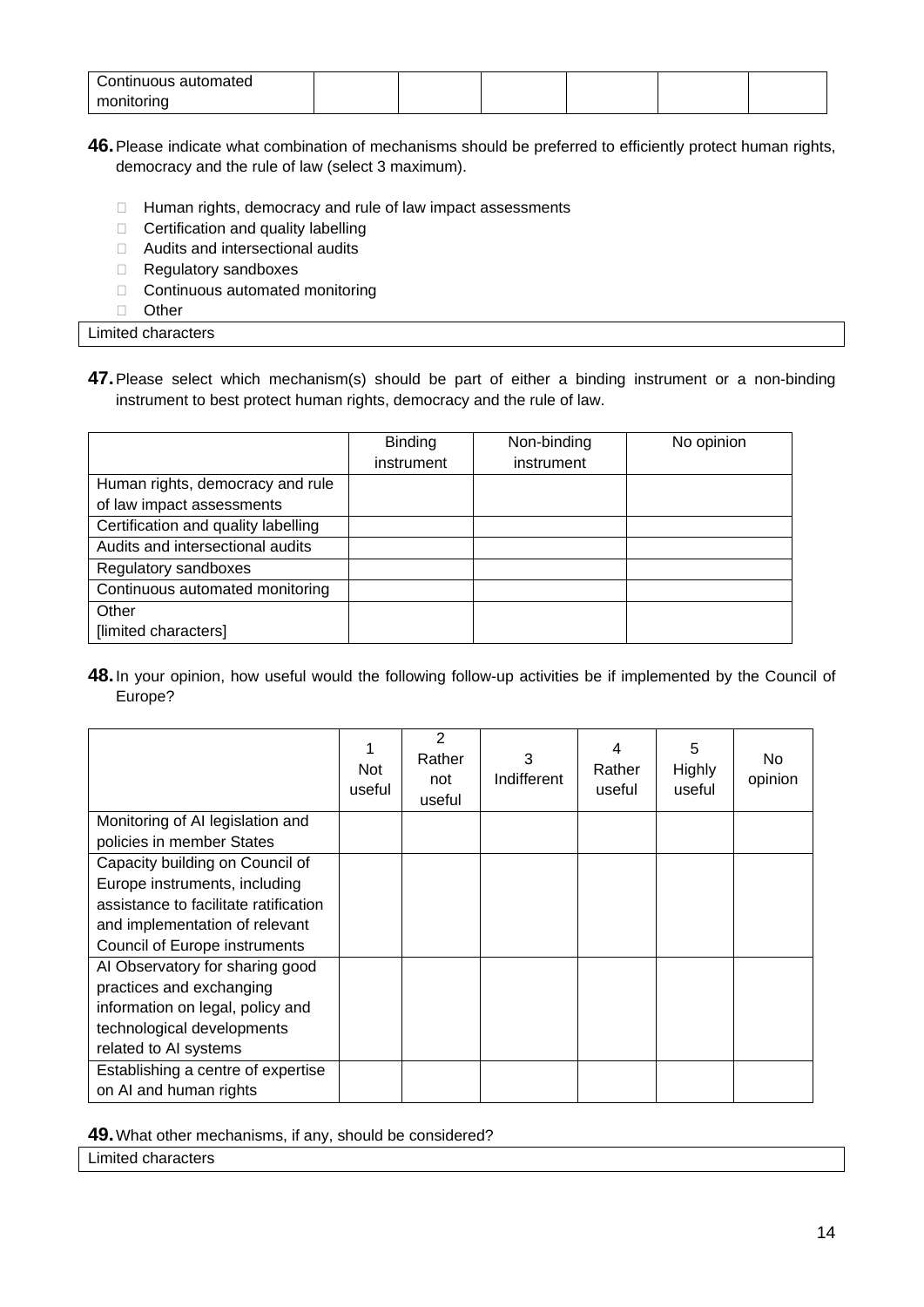**50.**Are there any other issues with respect to the design, development and application of AI systems in the context of human rights, democracy and the rule of law that you wish to bring to the attention of the CAHAI?

Limited characters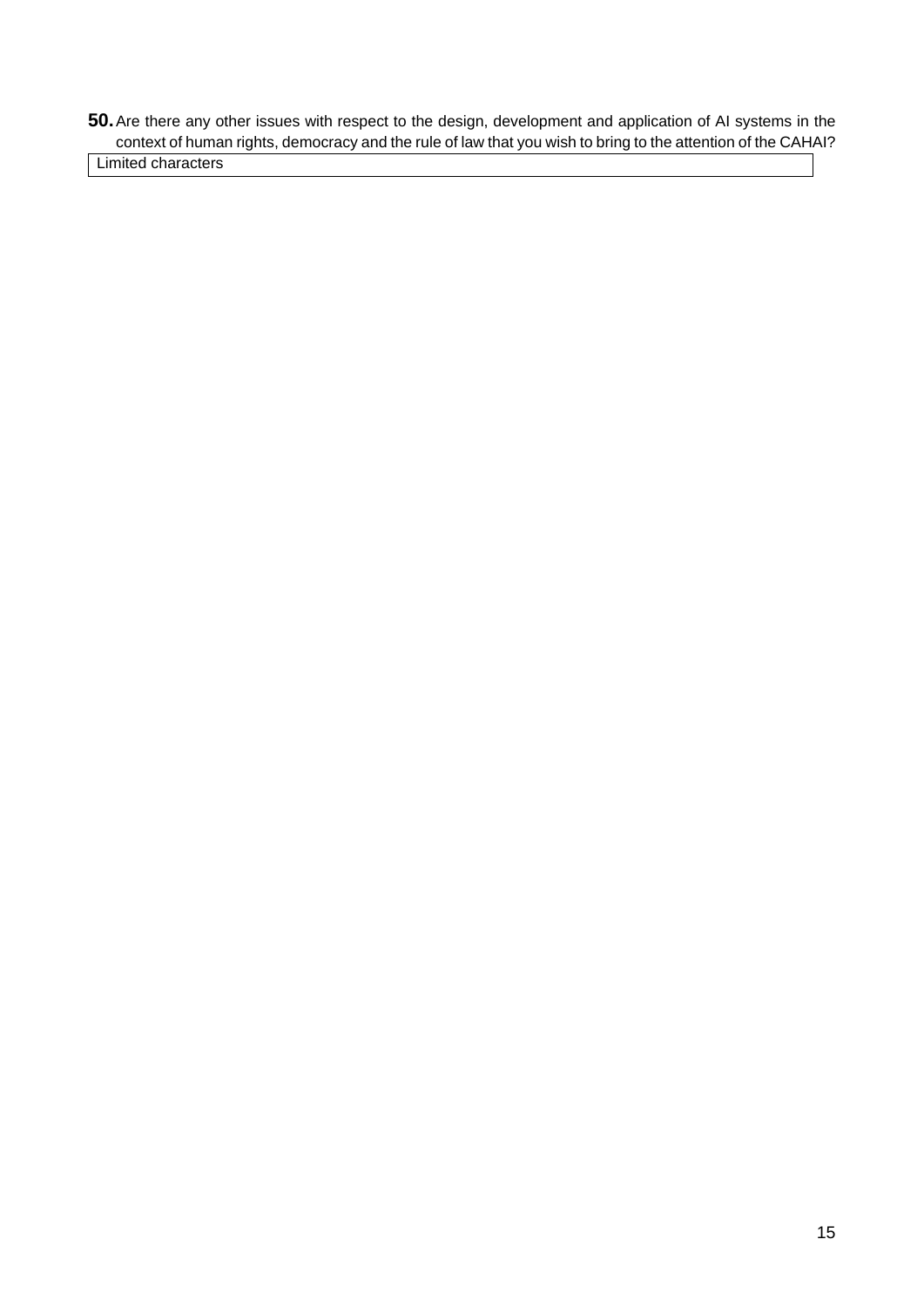**This non-exhaustive list is meant to provide the CAHAI with examples of groups of stakeholders whose consultation was deemed important.**

| International regulators/inter-governmental organisations                                              |
|--------------------------------------------------------------------------------------------------------|
| UN Office of the Secretary General - High Level Group on Digital Cooperation                           |
| UN Office of the Secretary General - Global Pulse Initiative                                           |
| UNICRI - Centre For Artificial Intelligence and Robotics                                               |
| <b>UNESCO</b>                                                                                          |
| International Telecommunications Union (ITU)                                                           |
| <b>UNICEF</b>                                                                                          |
|                                                                                                        |
| UN Office of the High Commissioner for Human Rights (OHCHR)<br>International Labour Organisation (ILO) |
|                                                                                                        |
| World Intellectual Property Organisation (WIPO)                                                        |
| UN Office for Outer Space Affairs (UNOOSA)<br>UN Special Rapporteur on Racism and Discrimination       |
| UN Conference on Trade and Development (UNCTAD)                                                        |
| UN Special Rapporteur on Freedom of Expression                                                         |
| <b>World Bank</b>                                                                                      |
| UN Special Rapporteur on Freedom of Assembly and Association                                           |
| World Food Programme (WTF)                                                                             |
| UN Special Rapporteur on Privacy                                                                       |
| World Trade Organisation (WTF)                                                                         |
| World Economic Forum (WEF)                                                                             |
| <b>BRICS</b>                                                                                           |
| <b>INTERPOL</b>                                                                                        |
| Eurasian Economic Union                                                                                |
| Freedom Online Coalition (FOC) Task Force on AI and Human Rights (T-FAIR                               |
| Shanghai Cooperation Organisation                                                                      |
| International Organisation for Migration (IOM) - Big Data For Migration Alliance                       |
| Conference of INGOs                                                                                    |
| G 20                                                                                                   |
| UN Development Programme (UNDP)                                                                        |
| EU: European Commission - DG Connect - Robotics and AI (Unit A.1)                                      |
| EU: European Economic and Social Committee                                                             |
| EU: European Commission - Independent High Level Group of Experts on Artificial Intelligence           |
| European Parliament - Special committee on artificial intelligence in a digital age (AIDA)             |
|                                                                                                        |
| European Parliament - STOA                                                                             |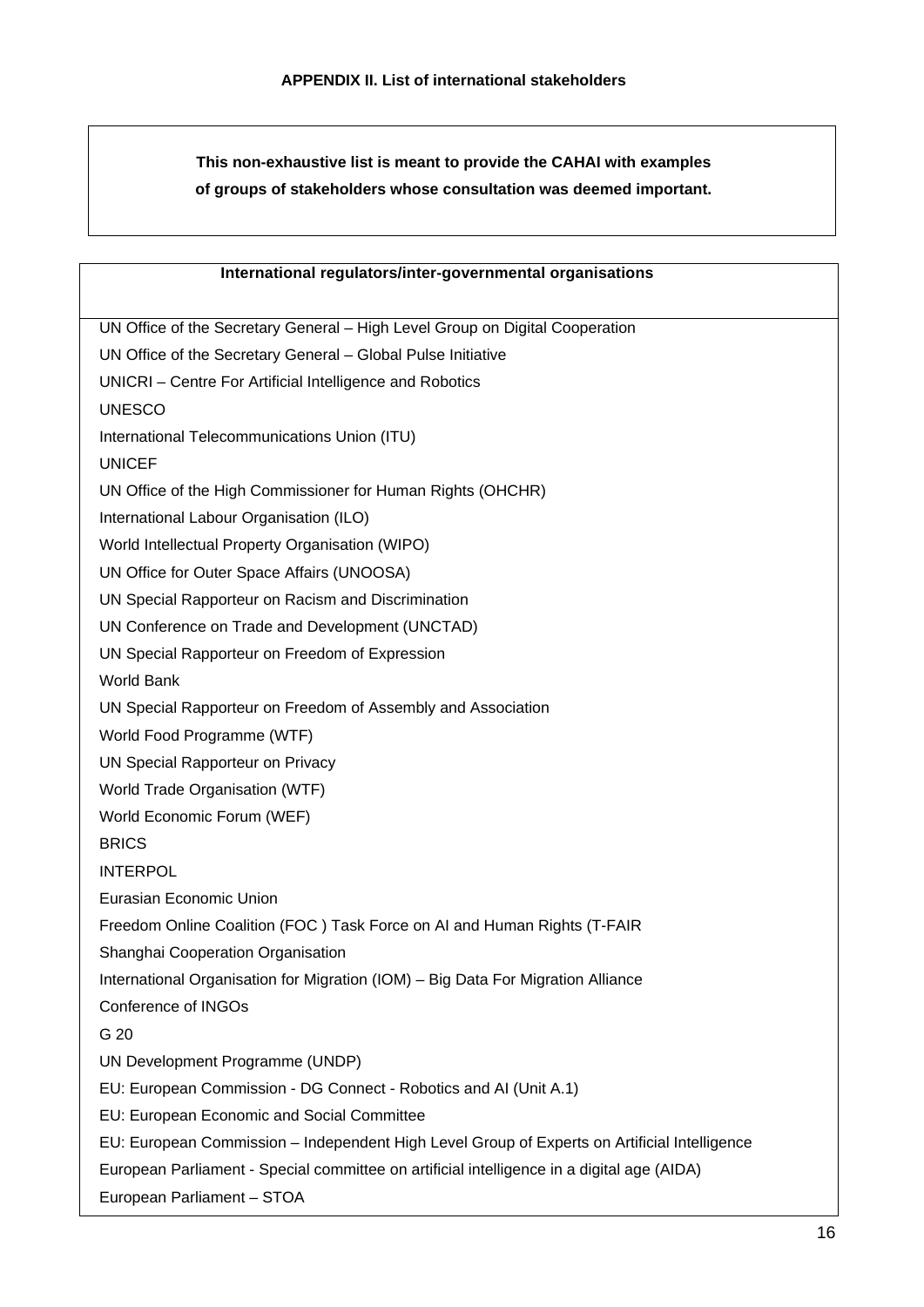European Fundamental Rights Agency (FRA) European Data Protection Supervisor European Network of Equality Bodies (Equinet) OECD – AI Policy Observatory OECD – Global Partnership on AI OSCE – Office of the Representative on Freedom of the Media - #SAIFE Project Council of Europe – Commissioner For Human Rights Council of Europe – European Committee on Democracy And Governance (CDDG) Council of Europe – European Committee For Legal Cooperation (CDCJ) Council of Europe – European Commission Against Racism and Intolerance (ECRI) CoE Joint Council on Youth (CMJ) Council of Europe – European Commission For Democracy Through Law (Venice Commission) Council of Europe – Steering Committee for the Rights of the Child (CDENF) Council of Europe – Steering Committee on Information and Media Society (CDMSI) Council of Europe – Gender Equality Commission – Gender Equality Division Council of Europe – Steering Committee on Anti-Discrimination, Diversity and Inclusion Council of Europe – European Committee on Crime Problems (CDPC) Council of Europe – Steering Committee For Education, Policy and Practice (CDPPE) Council of Europe – European Commission for the Efficiency of Justice (CEPEJ) Council of Europe – Consultative Committee on Data Protection (T-PD) Council of Europe – Parliamentary Assembly (PACE)

#### **Science and education**

#### Open AI

European Laboratory for Learning and Intelligence Systems

Leverhulme Centre For The Future of Intelligence

Future of Life Institute

Stanford University – Institute for Human-Centered Artificial Intelligence

The Alan Turing Institute

Stanford University – Digital Civil Society Laboratory

Oxford Internet Institute

Harvard University – Berkman Klein Center for Internet & Society

Berggruen Institute

UC Berkeley Center for Law and Technology

New York University – AI Now Institute

Canadian Institute for Advanced Research (CIFAR)

The Hastings Center (Bioethics Research Institute)

Australian National University (Autonomy, Agency and Assurance (3A) Innovation Institute

Center For Internet and Society (India)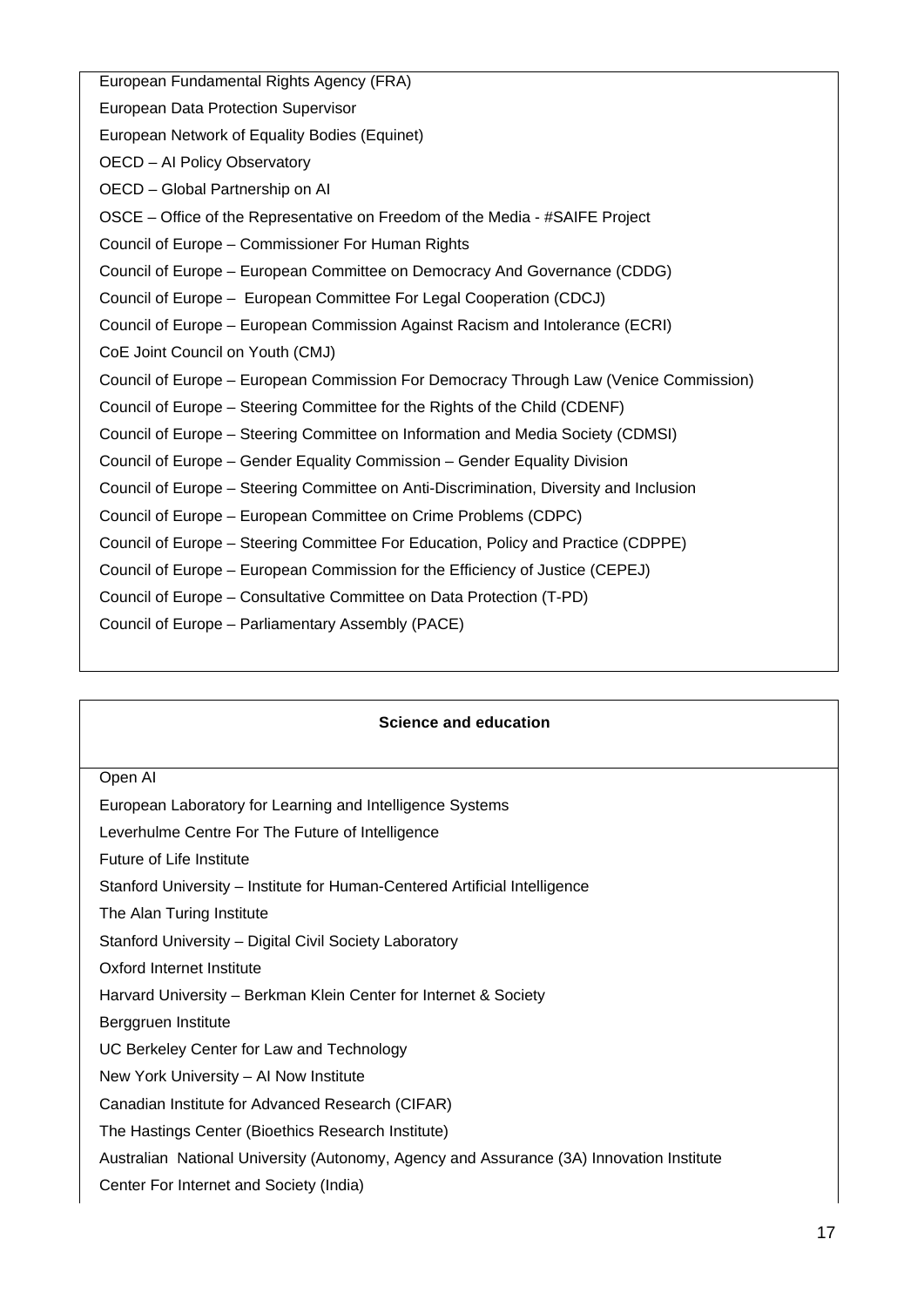Digital Asia Hub

Ada Lovelace Institute

MIT Media Lab

#### **Civil societies, Standardisation bodies, Technical communities, Multi-stakeholder initiatives, International youth organisations (both orgs non-directly connected with AI but dealing with HRs/civic space that may be affected by it and orgs directly connected with AI/tech issues or that may directly/indirectly influence them)**

Business and Human Rights Resource Centre

Civil Society Europe (CSE)

Data & Society

Bill and Melinda Gates Foundation

AlgorithmWatch

European Civic Forum

European Digital Rights

Amnesty International

Privacy International

ARTICLE 19

Physicians for Human Rights

Human Rights Watch

AccessNow

Friends of The Earth

Internet Society (ISOC – Council of Europe partner)

Greenpeace

CIVICUS

Oxfam International

Institute of Electrical and Electronics Engineers (IEEE)

SOLIDAR

Association for the Advancement of AI

CONCORD Europe

Association on Computing Machinery (ACM)

European Citizen Action Service (ECAS)

European Association for AI (EurAI)

Social Platform Europe

Association for the Advancement of AI

The European Association for Local Democracy (ALDA)

Association on Computing Machinery (ACM)

Frontline Defenders

European Association for AI (EurAI)

Chatham House

Partnership on AI to Benefit People and Society (PAI)

**WITNESS** 

European Youth Parliament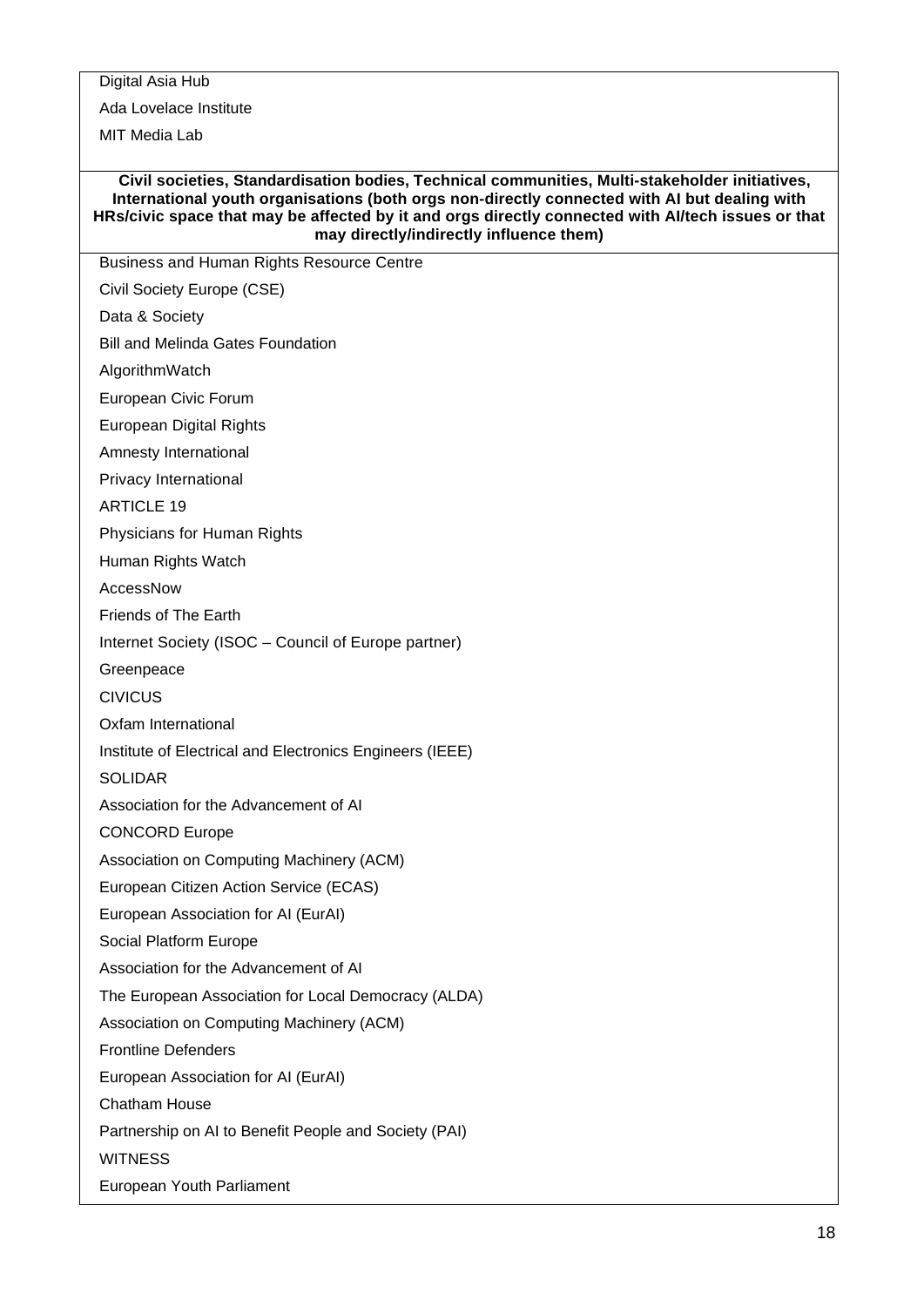| <b>Big Brother Watch</b>                                                                                                                                                                                                             |
|--------------------------------------------------------------------------------------------------------------------------------------------------------------------------------------------------------------------------------------|
| <b>Ranking Digital Rights</b>                                                                                                                                                                                                        |
| Center for Democracy and Technology (CDT)                                                                                                                                                                                            |
| <b>Electronic Frontier Foundation</b>                                                                                                                                                                                                |
| Future of Privacy Forum (US)                                                                                                                                                                                                         |
| e-Pantswo                                                                                                                                                                                                                            |
| Association for Progressive Communication (APC)                                                                                                                                                                                      |
| Internews                                                                                                                                                                                                                            |
| <b>Internet Sans Frontières</b>                                                                                                                                                                                                      |
| <b>Global Partners Digital</b>                                                                                                                                                                                                       |
| Open Global Rights                                                                                                                                                                                                                   |
| European Centre for Minority Issues (ECMI)                                                                                                                                                                                           |
| Centre for Economic and Social Rights (CESR)                                                                                                                                                                                         |
| European Council for Refugees and Exiles (ECRE)                                                                                                                                                                                      |
| European Anti-Poverty Network (EAPN)                                                                                                                                                                                                 |
| The Future Society                                                                                                                                                                                                                   |
| European Hub For Civic Engagement                                                                                                                                                                                                    |
| <b>Netblocks</b>                                                                                                                                                                                                                     |
| <b>Mozilla Foundation</b>                                                                                                                                                                                                            |
| International Organization for Standardization (ISO)                                                                                                                                                                                 |
| OpenMined                                                                                                                                                                                                                            |
| Global Network Initiative (Council of Europe partner)                                                                                                                                                                                |
| International Youth Foundation                                                                                                                                                                                                       |
| Private sector (including: Trade unions/business associations; ISPs and internet companies;<br>Social media/networking services; Technology companies (retailers, cloud computing, AI, etc.;<br><b>Telecommunications companies)</b> |
| Alphabet Inc (Google - Council of Europe partner)                                                                                                                                                                                    |
| International Trade Union (ITU)                                                                                                                                                                                                      |
| Microsoft (Council of Europe partner)                                                                                                                                                                                                |
| European Trade Union Confederation (ETUC)                                                                                                                                                                                            |
| Facebook                                                                                                                                                                                                                             |
| Adobe                                                                                                                                                                                                                                |
| Deutsche Telekom (Council of Europe partner)                                                                                                                                                                                         |
| Mail.ru                                                                                                                                                                                                                              |
| Digital Europe (Council of Europe partner)                                                                                                                                                                                           |
| Yandex                                                                                                                                                                                                                               |
| Element AI (Canada - Council of Europe partner)                                                                                                                                                                                      |
| Reddit                                                                                                                                                                                                                               |
| Internet Service Providers' Association (EuroISPA - Council of Europe partner)                                                                                                                                                       |
| YouTube (Google)                                                                                                                                                                                                                     |
| European Digital SME Alliance (Council of Europe partner)                                                                                                                                                                            |
| <b>Tik Tok</b>                                                                                                                                                                                                                       |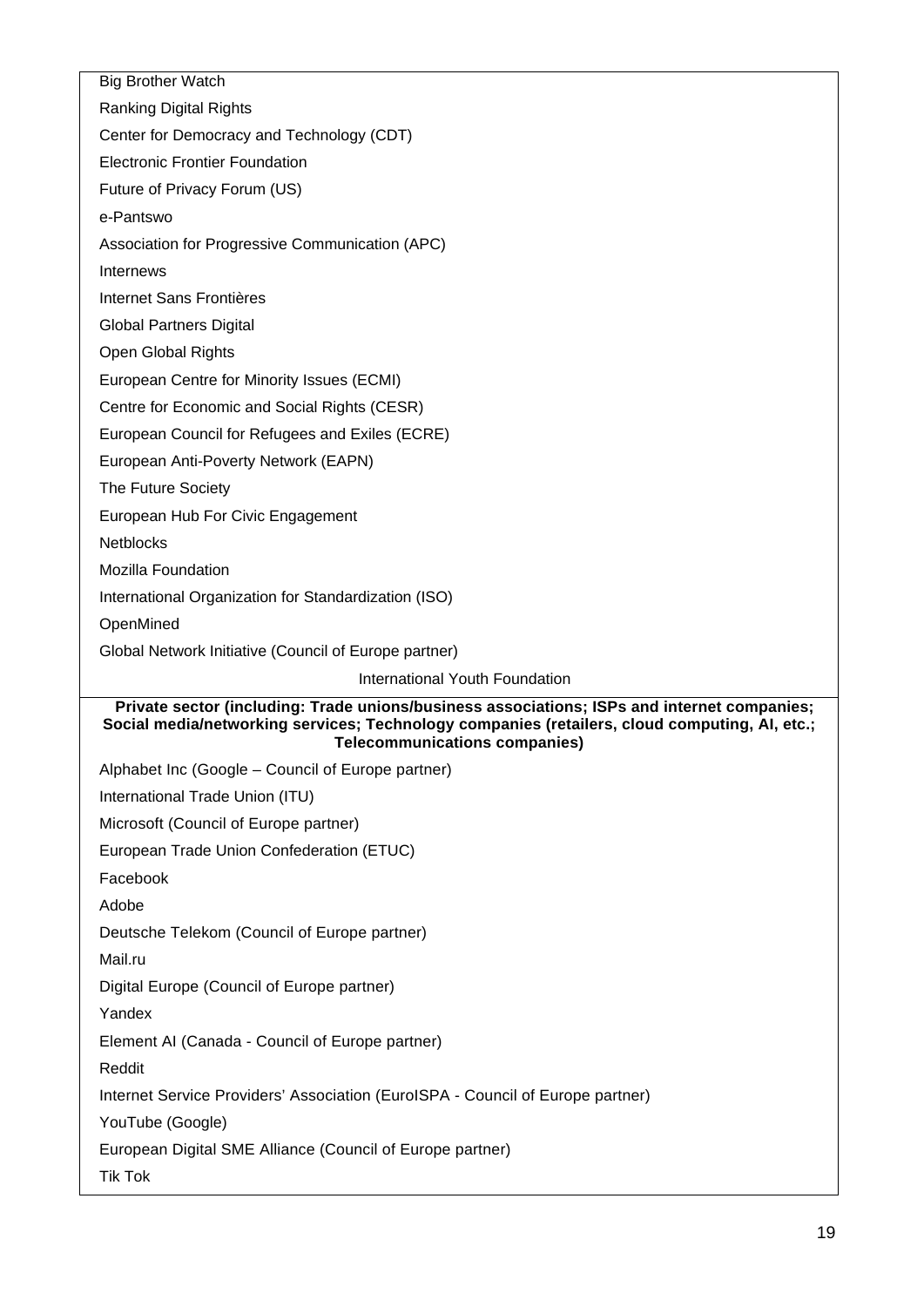European Telecommunications Network Operators' Association (ETNO - Council of Europe partner) Ebay International Communications Consultancy Organisations (ICCO - Council of Europe partner) Samsung Global Systems for Mobile Communications (GSMA - Council of Europe partner)) Tesla British Telecom (BT - Council of Europe partner) Amazon JD.com Alibaba **Tencent** PayPal IBM (Council of Europe partner) System Applications and Products in Data Processing) Sony Group Baidu Rakuten Cloudfare (Council of Europe partner) Integrate.AI **Telefonica** Verizon **Telenor** AT & T (US – Council of Europe partner) T-Mobil (US) America Movil (Mexico) MTN (South Africa) Etisalat (UAE) Bharti Airtel (India) RIPE Network Coordination Centre (Council of Europe partner) **Deloitte** Ernst & Young KPMG PwC **Twitter** Apple (Council of Europe partner) Intel (Council of Europe partner) Orange (Council of Europe partner) Computer & Communications Industry Association (CCIA - Council of Europe partner) Karspersky (Council of Europe partner)